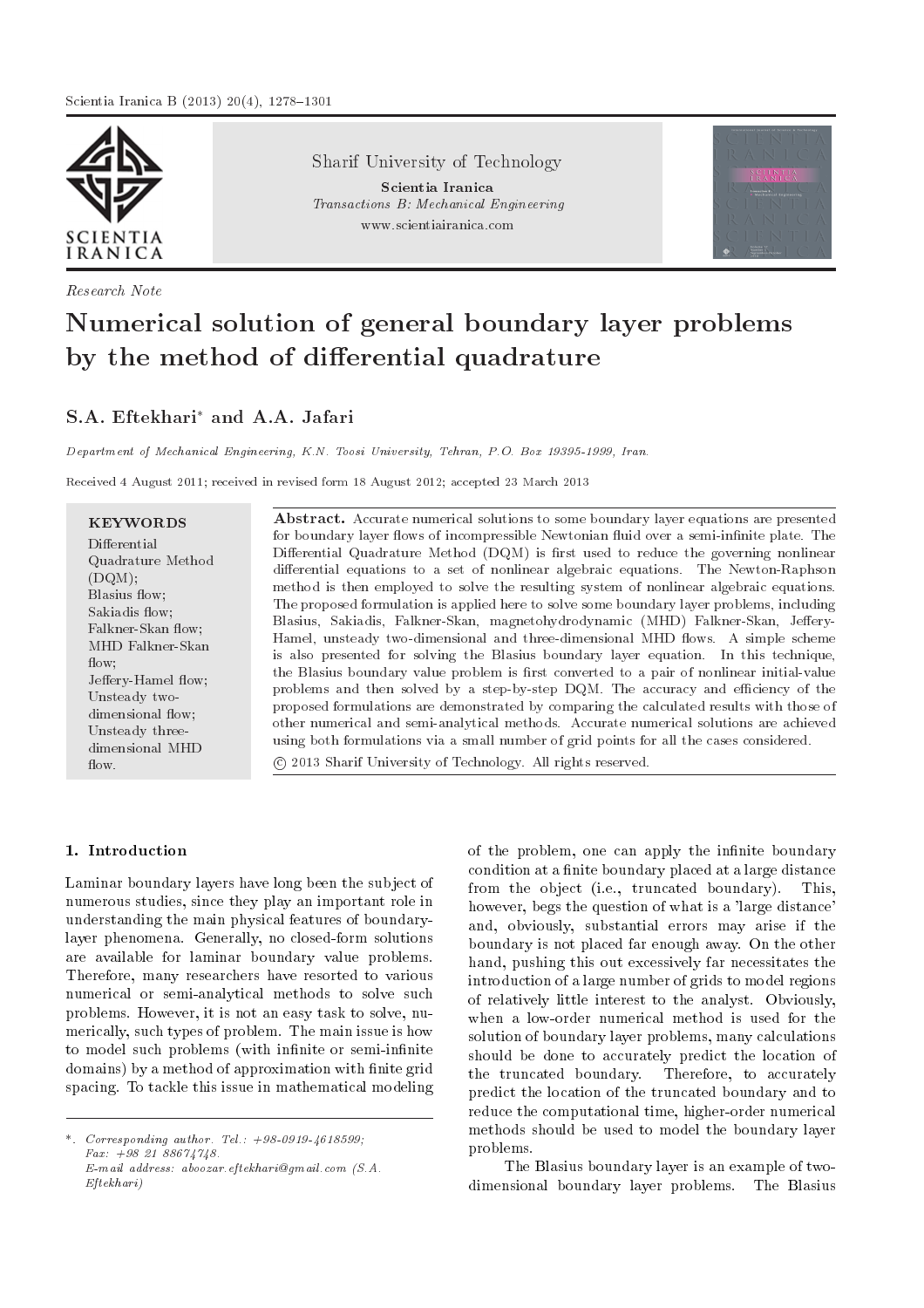problem models the behavior of a two-dimensional steady state laminar viscous flow of an incompressible fluid over a semi-infinite flat plate. The governing differential equation of the problem is (see [1] and Appendix A.1):

$$
f'''(\eta) + \frac{1}{2}f(\eta)f''(\eta) = 0, \qquad 0 \le \eta \le \infty,
$$
 (1)

where  $\eta$  and  $f(\eta)$  are the dimensionless coordinate and stream function, respectively. The boundary conditions for Eq. (1) are:

$$
f(0) = f'(0) = 0, \qquad f'(\infty) = 1.
$$
 (2)

The problem was first solved by Blasius using a series expansions method. But the proposed semi-analytic series solution does not converge at all. In fact, the obtained semi-analytic solution is valid only for small values of  $\eta$  (i.e., the series solution converges only within a finite interval  $[0, \eta_0]$ , where  $\eta_0$  is an unknown constant which can be determined numerically or analytically). Howarth [2] solved the Blasius equation numerically and found  $\eta_0 \approx 1.8894/0.33206$ . Furthermore, Asaithambi [3] solved the Blasius equation more accurately and obtained this number as  $\eta_0 \approx 1.8894/0.332057336$ . Due to the limitation of the Blasius power series solution, many attempts have been made to obtain solutions which are valid on the whole domain of the problem. Some researchers have solved the problem numerically and some semi-analytically. Applying the Homotopy Analysis Method (HAM) [4], Liao obtained an analytic solution for the Blasius equation which is valid in the whole region of the problem [5,6]. Using the Variational Iteration Method  $(VIM)$  [7], He constructed a five-term approximateanalytic solution for the Blasius equation which is also valid for large values of  $\eta$  [8]. However, the solutions obtained were not very accurate. The Adomian Decomposition Method (ADM) has also been used by some researchers to find semi-analytic solutions for the Blasius equation [9-11]. A homotopy perturbation solution to this problem was presented by He [12,13]. Kou [14], Fang et al. [15], Cortell [16], Ahmad [17], Parand and Taghavi [18], Ahmad and Al-Barakati [19] and Parand et al. [20] also solved the Blasius problem using various numerical and semi-analytical methods.

The Blasius boundary layer equation may be viewed as a special case of the Falkner-Skan equation, which has the form (see Appendix A.2):

$$
f'''(\eta) + \beta_0 f(\eta) f''(\eta) + \beta \left(1 - f'(\eta)^2\right) = 0,
$$
  

$$
0 \le \eta \le \infty,
$$
 (3)

where  $\beta$  is constant. The Falkner-Skan equation arises in the study of laminar boundary layers exhibiting similarity. The solutions of the one-dimensional third-order boundary-value problem described by the well-known Falkner-Skan equation are the similarity solutions of two-dimensional incompressible laminar boundary layer equations [3]. Physically, the Falkner-Skan equation describes two-dimensional flow over stationary impenetrable wedge surfaces of included angle  $\beta \pi$ , which limits to a flat plate, and the Blasius solution, as  $\beta$  approaches zero. The solutions of the Falkner-Skan equation corresponding to  $\beta > 0$  have become known as accelerating flows, those corresponding to  $\beta = 0$  are called constant flows, and those corresponding to  $\beta$  < 0 are known as decelerating flows with separation. Physically relevant solutions exist only for  $-0.19884 < \beta < 2$ . The closed form solution for the behavior of the nonlinear two-point Falkner-Skan boundary value problem does not exist, so, such a problem has been studied by approximate numerical and semi-analytical methods, such as the shooting method [21-23], the spline collocation procedure  $[24]$ , the finite difference method  $[25,26]$ , the finite element method with linear interpolation functions [27], ADM [28,29], HAM [30,31], the coupling quasilinearization method and the spline method [32], the Fourier series method [33] and the collocation method [34].

When the Falkner-Skan boundary layer flow is subjected to a magnetic field, the governing differential equation for the boundary layer can be expressed as (see [35] and Appendix A.3):

$$
f'''(\eta) + f(\eta)f''(\eta) + \beta(1 - f'(\eta)^2) - M^2(f'(\eta) - 1) = 0,
$$
  
 
$$
0 \le \eta \le \infty,
$$
 (4)

with the same boundary conditions as the Blasius equation (see Eq. (2)), where  $\beta$  and M are constants. The study of flows of this type is known as Magnetohydrodynamics or MHD for short. Such flows are of strong interest in the design and analysis of power generators, pumps, accelerators, electrostatic filters, droplet filters, heat exchangers, reactors and the like. MHD boundary layer flows have been studied by several researchers. Yih [36] and Ishak et al. [37] transformed the partial differential boundary layer equations into non-similar boundary layer equations and a system of ordinary differential equations, respectively, and then used the Keller box method to solve them. Abbasbandy and Hayat  $[35,38]$  solved MHD boundary layer flow by modied HAM and Hankel-Pade methods, respectively. Most recently, Parand et al. [39] found a solution for the problem by the pseudospectral method.

On the other hand, different from Blasius, Falkner and Skan, Sakiadis [40] considered the boundary layer flow on a moving (or stretching) flat surface in a quiescent ambient fluid. He found the same Ordinary Differential Equation (ODE) as Blasius, but the boundary conditions were different. The boundary conditions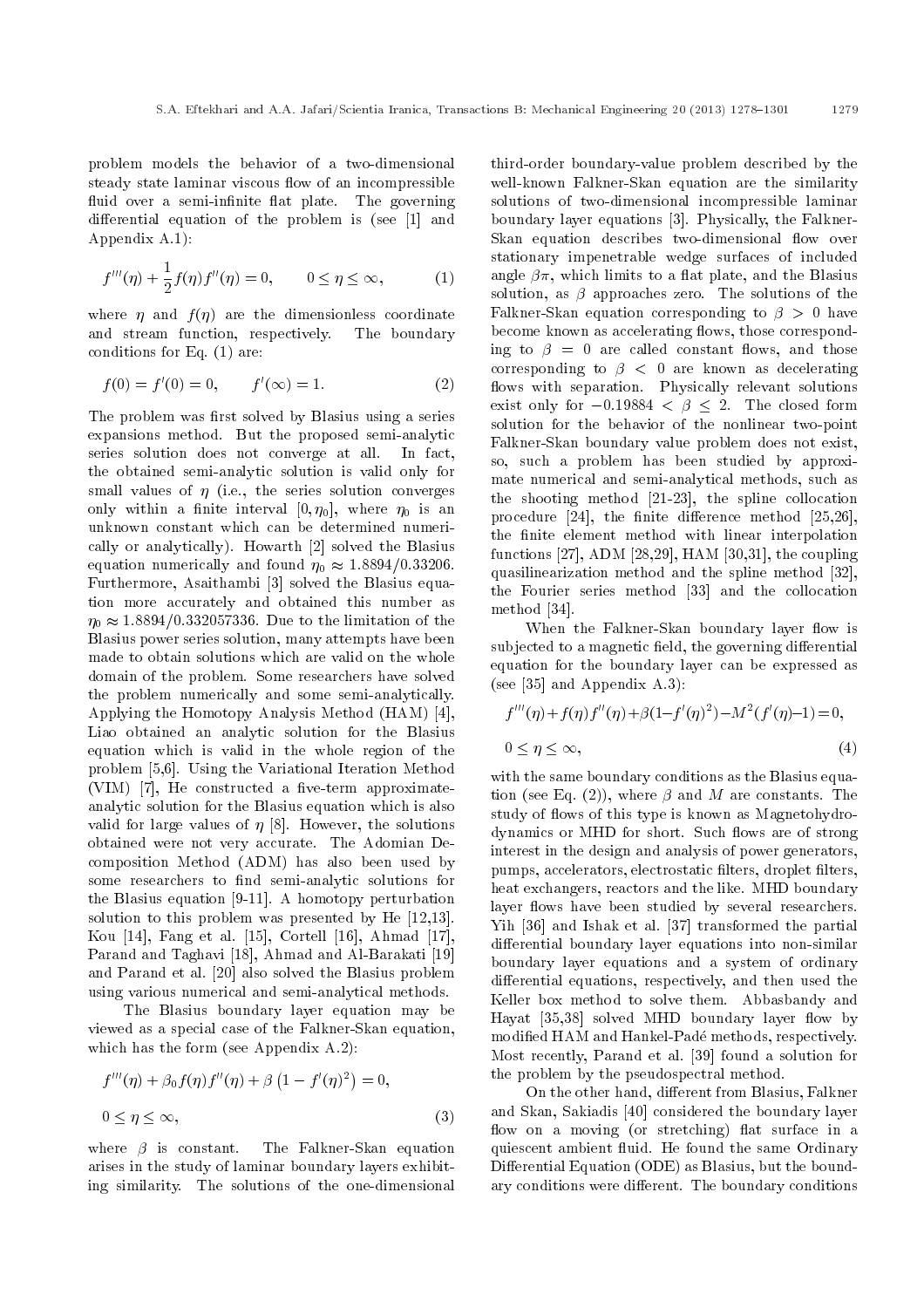for the Sakiadis flat-plate flow problem are (see [40] and Appendix A.4):

$$
f(0) = f'(\infty) = 0, \qquad f'(0) = 1.
$$
 (5)

Tsou et al. [41] made an experimental and theoretical treatment of this problem to prove that such a flow is physically realizable. Based on the fact that a single ODE governs both Blasius and Sakiadis flow, some researchers discussed both two classical boundary-layer flows simultaneously in a single paper and provided an interesting comparison of the problems [42-44]. One of their conclusions was that the skin friction  $(f''0 = \alpha)$ is about  $34\%$  higher for the Sakiadis flow compared to the Blasius case. Later, Bataller [45] solved the Blasius and Sakiadis equations more accurately and obtained this value as  $33.63\%$ . Different effects, such as suction/blowing, and radiation, etc., on the above mentioned classes of flow are discussed in most recent papers by Ishak et al. [46], Fang [47] and Cortell [48]. Moreover, recent research into boundary layer flow and heat/mass transfer on a moving flat plate in a parallel stream has also been carried out by Cortell [49] and Ishak et al. [50].

As pointed out by Sakiadis [40], the nondimensional governing differential equations for boundary layer flows on moving plates are exactly the same as those on fixed plates. Following this idea, one can easily formulate and solve the Falkner-Skan boundary layer flow and MHD Falkner-Skan boundary layer flow on moving or stretching plates. It can be easily veried that the boundary conditions for Falkner-Skan flow and MHD Falkner-Skan flow on moving or stretching plates are the same as those given in Eq. (5). With this in mind, Elgazery [28], Liao [51,52], Rashidi [53], Bognar [54] and Fathizadeh et al. [55] solved the Falkner-Skan boundary layer problem or MHD Falkner-Skan boundary layer problem using various approximate (or semi-analytic) methods.

In all the above-mentioned studies, steady two dimensional boundary layer flows were considered. Compared to the large amount of research study into two dimensional boundary layer flows, the published work on three dimensional boundary layer flows is limited. Only few works based on the steady boundary layer theory have been carried out [56-58]. The governing non-dimensional differential equations for an unsteady two dimensional boundary layer developed by an impulsively stretching plate in a constant pressure viscous flow is (see [59] and Appendix  $(A.5)$ :

$$
f_{,\eta\eta\eta} + \frac{1}{2}(1-\xi)\eta f_{,\eta\eta} + \xi[f_{,\eta\eta} - f_{,\eta}^2] = \xi(1-\xi)f_{,\eta\xi},
$$
  
 
$$
0 \le \eta \le \infty, \qquad \xi \ge 0,
$$
 (6)

subject to the boundary conditions:

$$
f(0,\xi) = f_{,\eta}(\infty,\xi) = 0, \qquad f_{,\eta}(0,\xi) = 1,\tag{7}
$$

where a subscript comma denotes differentiation. Liao [59] solved the above problem using the perturbation method and HAM. The unsteady threedimensional MHD boundary layer flow and heat transfer due to an impulsively stretched plane surface were studied using HAM by Xu et al. [60] and Kumari and Nath [61]. The boundary layer equations, based on the conservation of mass, momentum and energy, governing unsteady three-dimensional flow and heat transfer on a stretching surface in the presence of a magnetic field, can be expressed in dimensionless form as (see [60,61] and Appendix  $A.6$ ):

$$
f_{,\eta\eta\eta} + \frac{1}{2}(1 - \xi)\eta f_{,\eta\eta} + \xi[(f + s)f_{,\eta\eta} - f_{,\eta}^2 - Mf_{,\eta}]
$$
  
=  $\xi(1 - \xi)f_{,\eta\xi}$ ,  
 $0 \le \eta \le \infty$ ,  $\xi \ge 0$ , (8)

$$
s_{,\eta\eta\eta} + \frac{1}{2}(1 - \xi)\eta s_{,\eta\eta} + \xi[(f + s)s_{,\eta\eta} - s_{,\eta}^2 - Ms_{,\eta}]
$$
  
=  $\xi(1 - \xi)s_{,\eta\xi}$ , (9)

$$
g_{,\eta\eta} + \frac{1}{2} \Pr(1-\xi)\eta g_{,\eta} + \Pr\xi(f+s)g_{,\eta} = \Pr\xi(1-\xi)g_{,\xi},
$$
\n(10)

subject to the boundary conditions:

$$
f(0, \xi) = s(0, \xi) = g(\infty, \xi) = f_{,\eta}(\infty, \xi) = s_{,\eta}(\infty, \xi) = 0,
$$
  

$$
g(0, \xi) = f_{,\eta}(0, \xi) = 1, \qquad s_{,\eta}(0, \xi) = c,
$$
 (11)

where  $c$  is a positive constant,  $M$  is the magnetic parameter and Pr is the Prandtl number.

On the other hand, different from Blasius, Falkner, Skan and Sakiadis, Jeffery and Hamel [62,63] introduced the problem of the fluid flow through convergent-divergent channels. This problem has many applications in aero-space, chemical, civil, environmental, mechanical and bio-mechanical engineering, as well as in understanding rivers and canals. Jeffery-Hamel flows are interesting models of the phenomenon of the separation of boundary layers in divergent channels. These flows have revealed a multiplicity of solutions, richer perhaps than other similarity solutions of the Navier-Stokes equations, because of the dependence on two non-dimensional parameters i.e. the flow Reynolds number and channel angular widths [64]. The governing non-dimensional differential equation for the Jeffery-Hamel flow is (see Appendix  $A.7$ ):

$$
f'''(\eta) + 2\alpha \text{Re} f(\eta) f'(\eta) + (4 - \text{Ha})\alpha^2 f'(\eta) = 0,
$$
  

$$
0 \le \eta \le 1,
$$
 (12)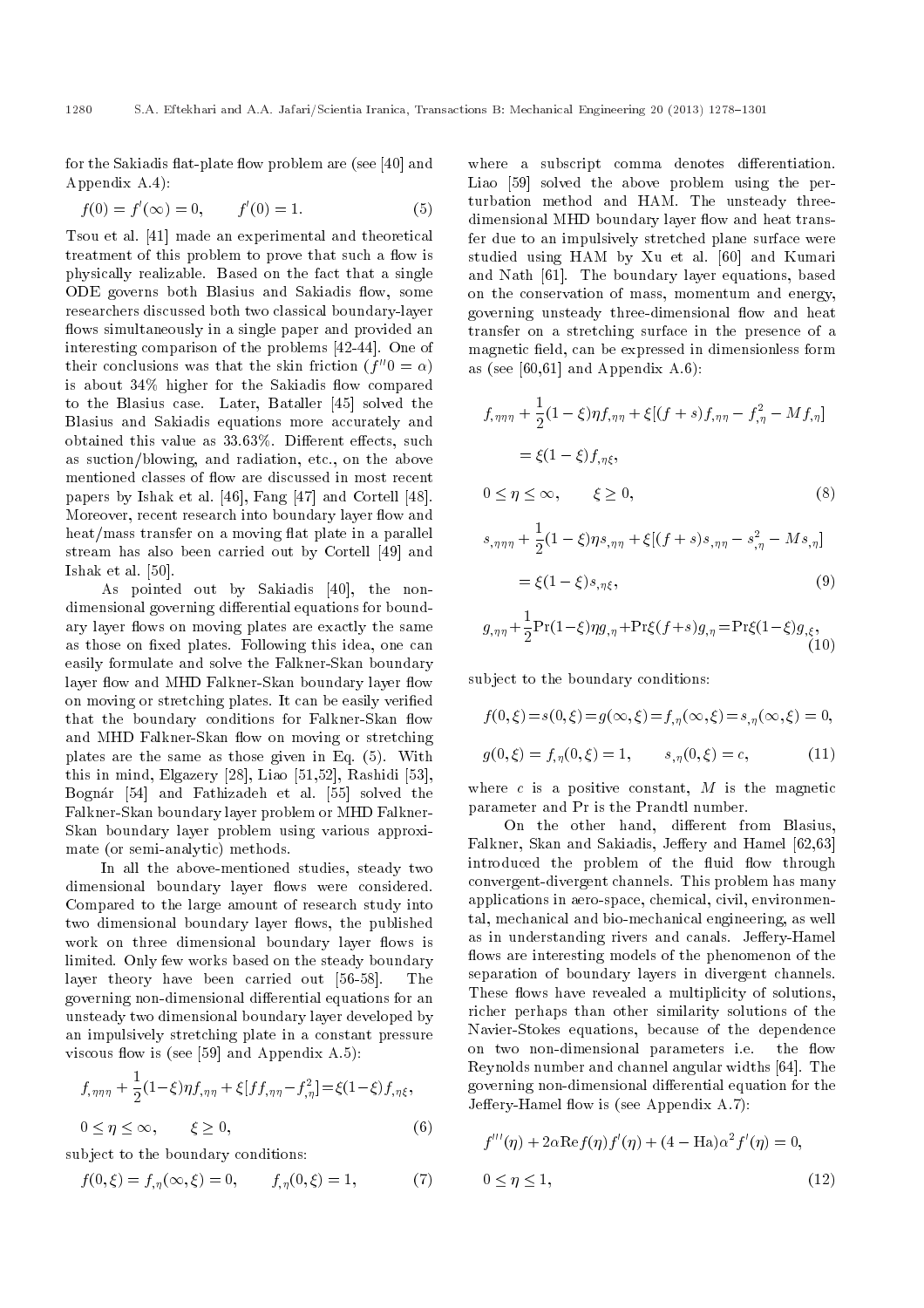subject to the boundary conditions:

$$
f(0) = 1, \t f'(0) = 0, \t f(1) = 0,
$$
\t(13)

where Re is the Reynolds number, Ha is the Hartmann number and  $\alpha$  is the angle of channel [64]. Closed form solutions for Jeffery-Hamel flow cannot be found in the literature, so, such boundary layer problems have to be mainly studied by approximate (or semi-analytic) methods, such as the Hermite-Pade approximation method [64], ADM [65,66], He's semi-analytical methods [67], HAM [68,69], the Optimal Homotopy Asymptotic Method (OHAM) [70], HAM, the Homotopy Perturbation Method (HPM) and the Differential Transformation Method (DTM) [71].

From a review of existing literature [1-71], it is found that most researchers are interested in the analysis of boundary layer problems using semi-analytical methods (although in some papers, the researchers call their approximate method an analytic one). Moreover, one cannot find a single paper in the literature that includes all types of boundary layer problem. In spite of the enormous numerical effort, a truly simple, yet numerically accurate and robust algorithm is still missing. From the review of the schemes proposed in [4- 71], two general limitations may be observed:

- 1. The proposed approximate-analytic methods cannot yield accurate solutions when a rather small number of solution terms are used;
- 2. Many calculations should be done to construct the resulting semi-analytic solutions, which increase the CPU time considerably, especially when a large number of solution terms are to be used.

The above-mentioned limitations can be eliminated using higher-order methods, such as the Differential Quadrature Method (DQM). The DQM, which was first introduced by Bellman and his associates [72] in the early 1970s, is an alternative efficient discretization technique for solving directly the governing differential equations in engineering and mathematics. Its central idea is to approximate the derivative of a function, with respect to a space/time variable at a given discrete point, by a weighed linear summation of the function values at all of the discrete points in the domain of that variable. Compared to the loworder methods, such as the finite element and finite difference methods, the DQM can generate numerical results with a higher-order of accuracy by using a considerably smaller number of discrete points and, therefore, requiring relatively little computational effort. Another particular advantage of the DQM is its ease of use and implementation. Since its introduction, the DQM has been successfully applied to many areas in engineering and mathematics [73]. Details of this method and references of application of the DQM to various problems may be found, for example, in the review paper by Bert and Malik [74]. More recently, the DQM has been successfully applied to initial-value problems in structural dynamics [75-80]. It has been found that the DQ time integration scheme is reliable, computationally efficient and also suitable for time integrations over a long time duration. Most recently, the DQM has been successfully combined with other approximate methods, such as the Ritz method [81-83] and finite element method [84], and applied to free and forced vibration, and buckling problems of rectangular plates.

The DQM has also been successfully applied to simple boundary layer problems such as the Blasius and Sakiadis equations [85,86]. Liu and Wu [85] proposed the use of Hermite functions as trial functions to determine the weighting coefficients in the DQM and called their method the Generalized Differential Quadrature Method (GDQM). They applied their method to Blasius and Onsager equations and reported accurate solutions. The emphasis on their study was placed on implementing multiple boundary conditions in the solution process. However, as we will show in this paper, the conventional DQM can also produce highly accurate solutions for general boundary layer problems without any difficulty and, thus, there is no need to use any other scheme, such as one proposed by Liu and Wu [85], to implement boundary conditions in the DQ solution of boundary layer equations. On the other hand, Girgin [86] proposed an iterative DQM for solving Blasius and Sakiadis boundary layer problems and called their method the Generalized Iterative Differential Quadrature Method (GIDQM). However, as we know, the proposed method (GIDQM) is, in fact, a direct application of the DQM to boundary layer problems. Moreover, the accuracy and capability of the GIDQM has not been challenged through the solution of general boundary layer problems.

It can be seen that a general formulation based on the DQM for solving general boundary layer problems is still missing. Therefore, the present investigation is devoted to presenting an iterative DQM for the solution of general boundary layer equations. At first, we present a general formulation for solving Blasius, Sakiadis, Falkner-Skan, MHD Falkner-Skan and Jeffery-Hamel boundary layer problems. An iterative DQM will then be presented for solving unsteady two-dimensional and three-dimensional boundary layer problems. Finally, a simple scheme is proposed for solving Blasius boundary layer equation. In this technique, the Blasius boundary value problem is first converted to a pair of initial-value problems [87] and then solved by a step-by-step DQM. A comparison is also made with the conventional fourth-order Runge-Kutta method (RK4).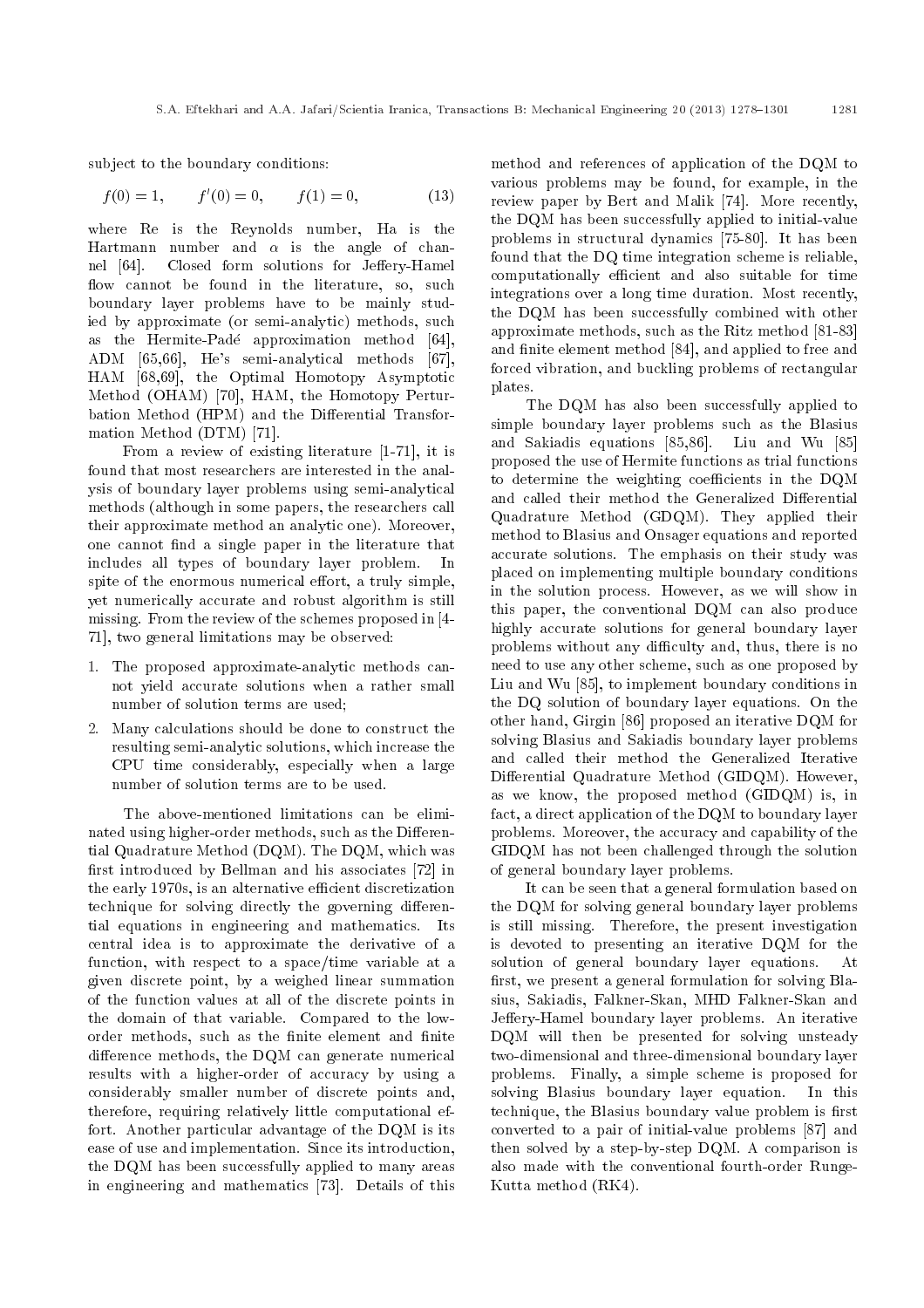## 2. Differential quadrature method

Let  $f(\eta, \xi)$  be a solution of a partial differential equation,  $\eta_1, \eta_2, \cdots, \eta_n$  be a set of sampling points in the  $\eta$ -direction and  $\xi_1, \xi_2, \cdots, \xi_m$  be that in the  $\xi$ -direction. According to the DQM, the first-order derivatives,  $f_{n}$ and  $f_{,\xi}$ , at a sample point  $(\eta_i, \, \xi_j)$  can be expressed by the quadrature rules as [72-74]:

$$
f_{,\eta}(\eta_i, \xi_j) = \sum_{k=1}^n A_{ik}^{(1)} f_{kj},
$$
  
\n
$$
i = 1, 2, ..., n,
$$
\n
$$
m
$$
\n(14)

$$
f_{,\xi}(\eta_i, \xi_j) = \sum_{l=1}^{m} B_{jl}^{(1)} f_{il},
$$
  

$$
j = 1, 2, ..., m,
$$
 (15)

where  $f_{ij}$  =  $f(\eta_i, \xi_j)$ ,  $A^{(1)}_{ik}$  are the first-order  $\eta$ derivative weighting coefficients associated with the  $\eta \ = \ \eta_i$  point, and, similarly,  $B^{(1)}_{jl}$  are the first-order  $\xi$ -derivative weighting coefficients associated with the  $\xi = \xi_j$  point.  $A_{ik}^{(1)}$  and  $B_{jl}^{(1)}$  are given by [73]:

$$
A_{ik}^{(1)} = \begin{cases} \frac{M^{(1)}(\eta_i)}{(\eta_i - \eta_k)M^{(1)}(\eta_k)} & i \neq k, \\ \quad i, k = 1, 2, \cdots, n \\ -\sum_{j=1, j \neq i}^n A_{ij}^{(1)} & i = k, \\ \quad i = 1, 2, \cdots, n \end{cases} \tag{16}
$$

$$
B_{jl}^{(1)} = \begin{cases} \frac{M^{(1)}(\xi_j)}{(\xi_j - \xi_l) M^{(1)}(\xi_l)} & j \neq l, \\ j, l = 1, 2, \cdots, m \\ -\sum_{i=1, i \neq j}^{m} B_{ji}^{(1)} & j = l, \\ j = 1, 2, \cdots, m \end{cases}
$$
(17)

where  $M^{(1)}(\eta)$  and  $M^{(1)}(\xi)$  are defined as:

$$
M^{(1)}(\eta_i) = \prod_{j=1, j \neq i}^{n} (\eta_i - \eta_j),
$$
  

$$
M^{(1)}(\xi_i) = \prod_{j=1, j \neq i}^{m} (\xi_i - \xi_j).
$$
 (18)

The weighting coefficients of the rth-order derivative  $(r \geq 2)$  may be obtained through the following relationships:

$$
A_{ik}^{(r)} = \begin{cases} r \left[ A_{ii}^{(r-1)} A_{ik}^{(1)} - \frac{A_{ik}^{(r-1)}}{(\eta_i - \eta_k)} \right] & i \neq k, \\ & i, k = 1, 2, \cdots, n \\ -\sum_{j=1, j \neq i}^n A_{ij}^{(r)} & i = k, \\ & i = 1, 2, \cdots, n \end{cases} \tag{19}
$$
\n
$$
B_{jl}^{(r)} = \begin{cases} r \left[ B_{jj}^{(r-1)} B_{jl}^{(1)} - \frac{B_{jl}^{(r-1)}}{(\xi_j - \xi_l)} \right] & j \neq l, \\ & j, l = 1, 2, \cdots, m \\ -\sum_{i=1, i \neq j}^m B_{ji}^{(r)} & j = l, \\ & j = 1, 2, \cdots, m \end{cases} \tag{20}
$$

In this study, the sampling points are taken nonuniformly spaced, and are given by the following equations:

$$
\eta_i = \frac{\eta^*}{2} \left[ 1 - \cos\left(\frac{(i-1)\pi}{n-1}\right) \right], \qquad i = 1, 2, \cdots, n,
$$
\n
$$
\xi_i = \frac{\xi^*}{2} \left[ 1 - \cos\left(\frac{(i-1)\pi}{m-1}\right) \right], \qquad i = 1, 2, \cdots, m,
$$
\n(22)

where  $\eta^*$  and  $\xi^*$  are problem boundaries in  $\eta$ - and  $\xi$ directions, respectively.

## 3. General formulation for steady two-dimensional boundary layer problems

The Blasius, Sakiadis, Falkner-Skan, (MHD) Falkner-Skan and Jeffery-Hamel boundary layer problems all can be described by the following general nonlinear third-order boundary value problem:

$$
f'''(\eta) + a_1 f(\eta) f''(\eta) + a_2 f(\eta) f'(\eta) + a_3 f'(\eta)^2
$$
  
+ 
$$
a_4 f'(\eta) + a_5 = 0, \qquad 0 \le \eta \le \eta^*, \qquad (23)
$$

subject to the boundary conditions:

$$
f(0) = b_1,
$$
  $f'(0) = b_2,$   $f(\eta^*) = b_3,$   $\eta^* = 1,$  (24)

for the Jeffery-Hamel boundary layer problem, and:

$$
f(0) = b_1,
$$
  $f'(0) = b_2,$   $f'(\eta^*) = b_3,$ 

$$
\eta^* = \infty,\tag{25}
$$

for other boundary layer problems. where  $a_i, b_j$  (i =  $1, \dots, 5; j = 1, 2, 3$  are constants.

For the DQ solution of the system equations, Eqs.  $(23)$  though  $(25)$ , first, the requisite quadrature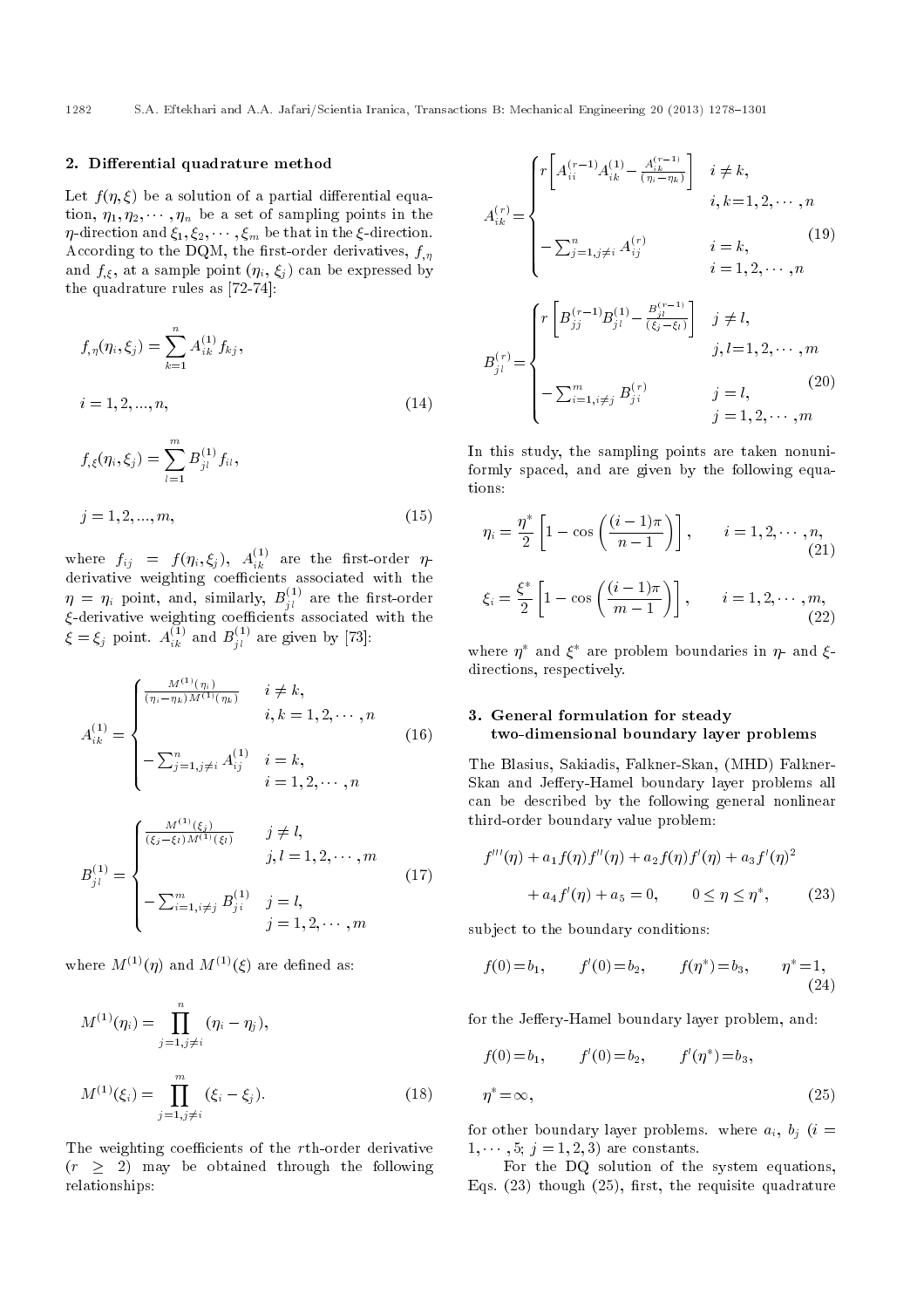rules for the first, second and third-order derivatives are written from Eq. (14), as:

$$
f'_{i} = \sum_{j=1}^{n} A_{ij}^{(1)} f_{j}, \qquad f''_{i} = \sum_{j=1}^{n} A_{ij}^{(2)} f_{j},
$$

$$
f''_{i} = \sum_{j=1}^{n} A_{ij}^{(3)} f_{j}, \qquad (26)
$$

wherein:

$$
f'_{i} = f'(\eta_{i}), \qquad f''_{i} = f''(\eta_{i}), \qquad f'''_{i} = f'''(\eta_{i}),
$$
  

$$
f_{j} = f(\eta_{j}), \qquad (27)
$$

where  $n$  is the number of sampling points in the domain  $0 \leq \eta \leq \eta^*$ .

Satisfying Eq. (23) at any sample point  $\eta = \eta_i$ , one has:

$$
f'''(\eta_i) + a_1 f(\eta_i) f''(\eta_i) + a_2 f(\eta_i) f'(\eta_i) + a_3 f'(\eta_i)^2
$$
  
+ 
$$
a_4 f'(\eta_i) + a_5 = 0, \quad i = 1, 2, \cdots, n. \tag{28}
$$

Or:

$$
f_i''' + a_1 f_i f_i'' + a_2 f_i f_i' + a_3 (f_i')^2 + a_4 f_i' + a_5 = 0,
$$
  
\n
$$
i = 1, 2, \cdots, n.
$$
\n(29)

Now, substituting the quadrature rules given in Eq. (26) into Eq. (29), the quadrature analog of the governing differential equation is obtained as:

$$
\sum_{j=1}^{n} A_{ij}^{(3)} f_j + a_1 f_i \sum_{j=1}^{n} A_{ij}^{(2)} f_j + a_2 f_i \sum_{j=1}^{n} A_{ij}^{(1)} f_j
$$
  
+ 
$$
a_3 \left( \sum_{j=1}^{n} A_{ij}^{(1)} f_j \right)^2 + a_4 \sum_{j=1}^{n} A_{ij}^{(1)} f_j
$$
  
+ 
$$
a_5 = 0, \qquad i = 1, 2, \cdots, n. \qquad (30)
$$

Eq. (30) can be written in matrix notation as:

$$
[A]^{(3)}\{f\} + a_1\{f\} \otimes ([A]^{(2)}\{f\})
$$
  
+  $a_2\{f\} \otimes ([A]^{(1)}\{f\})$   
+  $a_3 ([A]^{(1)}\{f\}) \otimes ([A]^{(1)}\{f\})$   
+  $a_4[A]^{(1)}\{f\} + a_5\{r\} = \{0\},$  (31)

where:

$$
\{f\} = [f_1 \quad f_2 \quad \cdots \quad f_n]^T, \n\{r\} = [1 \quad 1 \quad \cdots \quad 1]^T.
$$
\n(32)

Using the quadrature rules, the quadrature analogs of boundary conditions for the Jeffery-Hamel boundary layer equation are obtained as:

$$
f_1 = f(\eta_1) = b_1,
$$
  
\n
$$
f'_1 = f'(\eta_1) = \sum_{j=1}^n A_{1j}^{(1)} f_j = b_2,
$$
  
\n
$$
f_n = f(\eta_n) = b_3.
$$
\n(33)

Similarly, for other boundary layer equations, they are obtained as:

$$
f_1 = f(\eta_1) = b_1,
$$
  
\n
$$
f'_1 = f'(\eta_1) = \sum_{j=1}^n A_{1j}^{(1)} f_j = b_2,
$$
  
\n
$$
f'_n = f'(\eta_n) = \sum_{j=1}^n A_{nj}^{(1)} f_j = b_3.
$$
\n(34)

After applying the boundary conditions, one can solve the resulting nonlinear system of algebraic equations using various iterative methods for unknowns (function values at the sampling points). In this work, we use the Newton-Raphson method to solve the system (30). Our numerical experiments showed that only 3-5 iterations are sufficient to achieve accurate solutions using the Newton-Raphson method.

Since the Jeffery-Hamel boundary layer problem is defined on a bounded domain  $(0 \leq \eta \leq 1)$ , the solution to this equation can be easily obtained by solving Eq. (30). However, the solutions to other boundary layer problems (Blasius, Sakiadis, Falkner-Skan and (MHD) Falkner-Skan) cannot be easily obtained, since these problems are defined on an unbounded domain  $(0 \leq \eta \leq 8)$  and the position of the far boundary  $(\eta = \eta_{\infty})$  is not known a priori. Thus, the location of the far boundary must also be determined as part of the solutions. The addition of the new unknown,  $\eta_{\infty}$ , to the above-mentioned problems warrants the introduction of the asymptotic condition [3]:

$$
f''(\eta) = 0, \qquad \text{at}, \qquad \eta = \eta_{\infty}.
$$
 (35)

To obtain this unknown  $(\eta_{\infty})$ , one should apply an iterative DQM on the problem domain  $(0 \leq \eta \leq \infty)$ . The procedure starts with an initial guess,  $\eta^* = \eta_1^*$ , where  $\eta^*$  is the location of the truncated boundary, and iterates until a desired level of convergence and accuracy is achieved. At the first step, the problem is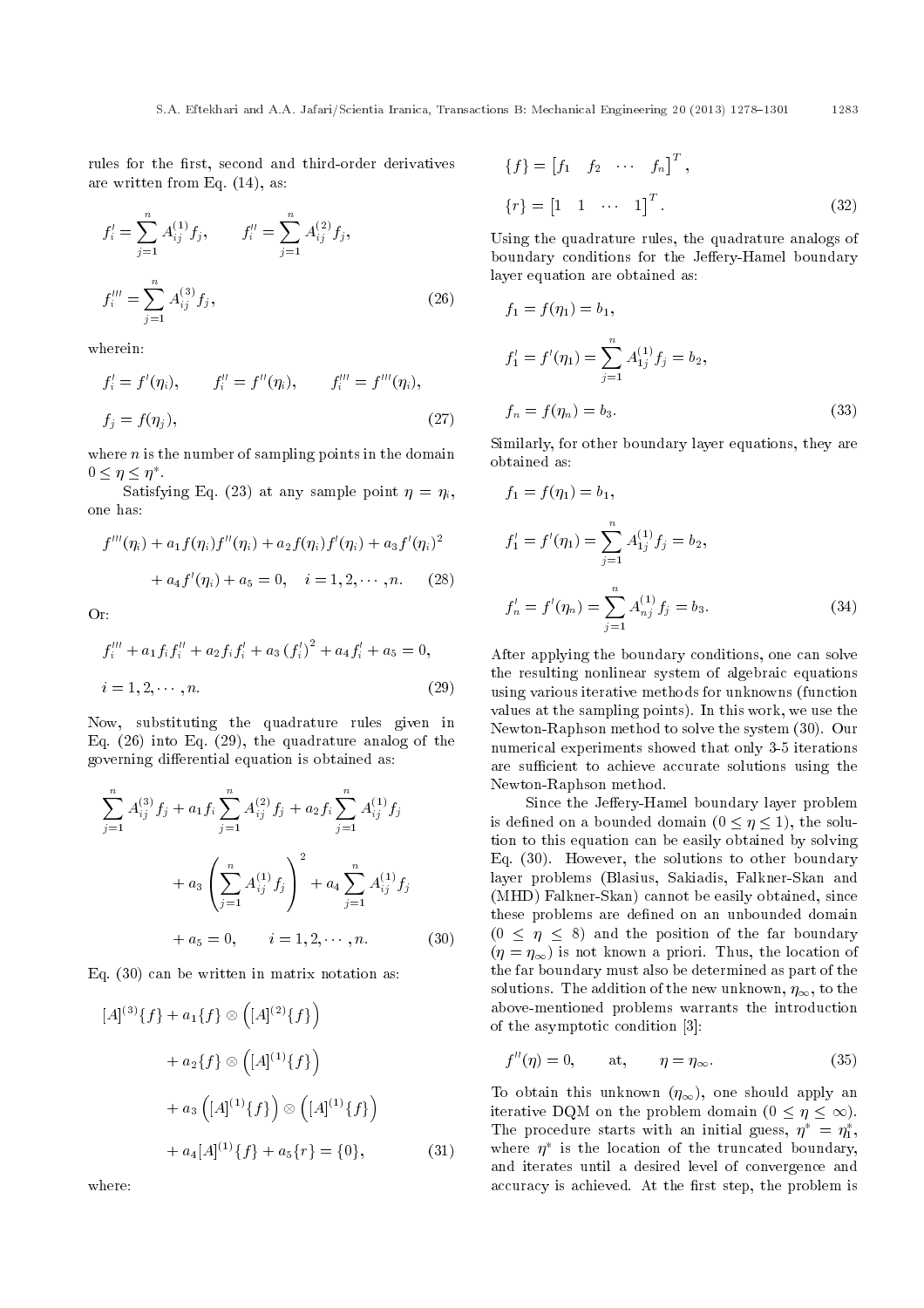solved in the domain  $[0, \eta_1^*]$  and, generally, at the pth step in the interval  $[0, \eta_p^*],$  where  $\eta_p^* = \eta_1^* + (p-1)\Delta\eta^*$ and  $\Delta\eta^* = \eta^*_{p+1} - \eta^*_p$ . The convergence measure (or convergence criteria) is:

$$
\left|f''(\eta_p^*)\right| < \varepsilon, \qquad \text{or}, \qquad \left|f''(\eta_n)\right|_p < \varepsilon, \tag{36}
$$

where *n* is the number of sampling points in the  $\eta$ direction; p being the iteration number and  $\varepsilon$  being a small preassigned tolerance value. It should be noted that the above procedure always converges to results larger than true ones (i.e., converges from above). Besides, when  $\eta_1^*$  >  $\eta_{\infty}$ , the convergence measure may be satisfied at the first step. In this case, one should try to obtain minimum values for  $\eta_p^*$  that satisfy Eq. (36).

The use of the above procedure (with a fixed  $(\Delta \eta^*)$  to determine  $\eta_{\infty}$  requires a large amount of computational time and, unfortunately, is cumbersome. To overcome this difficulty, one should employ a multistage iterative DQM with variable  $\Delta \eta^*$  at each stage. In this technique, the search domain in which the iterative scheme is applied becomes narrower and narrower until the desired accuracy is attained. In this technique, at the first stage, the iterative DQM is applied on  $[0, \infty]$ , with  $\Delta \eta^* = 1$ , and  $\eta^1_{\infty}$  is computed (where  $\eta^1_{\infty}$  is the magnitude of  $\eta_{\infty}$  obtained at the first stage). At the second stage, iterative DQM is applied on  $[\eta^1_{\infty} - 0.9, \eta^1_{\infty}],$  with  $\Delta \eta^* = 0.1$ , and  $\eta^2_{\infty}$  is calculated. In general, at the  $S\th$  stage, the iterative  $\rm{DQM}$  will be applied on  $[\eta_{\infty}^{S-1} - 9 \times 10^{1-S}, \eta_{\infty}^{S-1}]$ , with  $\Delta \eta^* = 10^{1-S}$ , and  $\eta_{\infty}^{S}$  will be obtained. Clearly, the number of iterations depends on the required level of accuracy for  $\eta_{\infty}$ . Our numerical experiments showed that the above procedure with 20-50 iterations can predict the location of the truncated boundary accurately. In all computations presented in this paper, the starting value for the  $\eta^*$  is assumed to be  $\eta_1^* = 1$ .

#### 3.1. Numerical results for Blasius boundary layer problem

Tables 1 and 2 show the convergence behavior of solutions with respect to the number of sampling points (n) for different values of  $\varepsilon$ . Shown in Tables 1 and 2 are the shear wall stress  $(f''0 = \alpha)$  and the truncated boundary  $(\eta_{\infty})$ , respectively. It can be seen that the number of sampling points required to achieve accurate solutions depends on the value of  $\varepsilon$ . For large values of  $\varepsilon$ , a small number of sampling points can be used to obtain accurate converged solutions. For example, when  $\varepsilon \geq 10^{-3}$ , the DQM can produce accurate solutions using only 15 sampling points. But, for small values of  $\varepsilon$ , a large number of sampling points should be used to ensure the accuracy and convergence of solutions. For instance, when  $\varepsilon \leq 10^{-5}$ , accurate results can be achieved by the proposed method, when  $n > 25$ .

Table 3 shows the computed wall shear stress and truncated boundary obtained by the proposed method and those reported in [32,88]. The number of sampling points  $(n)$  and the number of iterations  $(N)$  are also shown in this table. It is noted that 'N' is the number of iterations in the multi-stage DQM for calculation of the truncated boundary (say the number of outer iterations). As pointed out earlier, each outer iteration involves the solution of a system of nonlinear algebraic equations. Therefore, each outer iteration involves a number of inner iterations. Hence, the total number of iterations may become: number of outer iterations  $\times$  number of inner iterations. However,

**Table 1.** Convergence of solutions for the wall shear stress  $f''(0) = \alpha$  for the Blasius equation.

| ε         | $n=15$   | $n=20$    | $n=25$    | $n=30$    | $n=35$    | $n=40$    |
|-----------|----------|-----------|-----------|-----------|-----------|-----------|
| $10^{-2}$ | 0.334    | 0.334     | 0.334     | 0.334     | 0.334     | 0.334     |
| $10^{-3}$ | 0.3320   | 0.3322    | 0.3322    | 0.3322    | 0.3322    | 0.3322    |
| $10^{-4}$ | 0.33261  | 0.33207   | 0.33207   | 0.33207   | 0.33207   | 0.33207   |
| $10^{-5}$ | 0.334536 | 0.332091  | 0.332058  | 0.332059  | 0.332059  | 0.332059  |
| $10^{-6}$ |          | 0.3321936 | 0.3320596 | 0.3320575 | 0.3320575 | 0.3320575 |

**Table 2.** Convergence of solutions for the truncated boundary  $\eta_{\infty}$  for the Blasius equation.

| $\varepsilon$ | $n = 15$ $n = 20$ $n = 25$ $n = 30$ $n = 35$ $n = 40$     |  |                                         |  |
|---------------|-----------------------------------------------------------|--|-----------------------------------------|--|
|               | $10^{-2}$ 5.26272 5.26271 5.26271 5.26271 5.26271 5.26271 |  |                                         |  |
|               | $10^{-3}$ 6.39029 6.39061 6.39061 6.39061 6.39061 6.39061 |  |                                         |  |
|               | $10^{-4}$ 7.27654 7.29095 7.29087 7.29087 7.29087 7.29087 |  |                                         |  |
|               | $10^{-5}$ 7.98497 8.06655 8.06405 8.06407 8.06407 8.06407 |  |                                         |  |
|               | $10^{-6}$ $-$                                             |  | 8.75343 8.75238 8.75270 8.75269 8.75269 |  |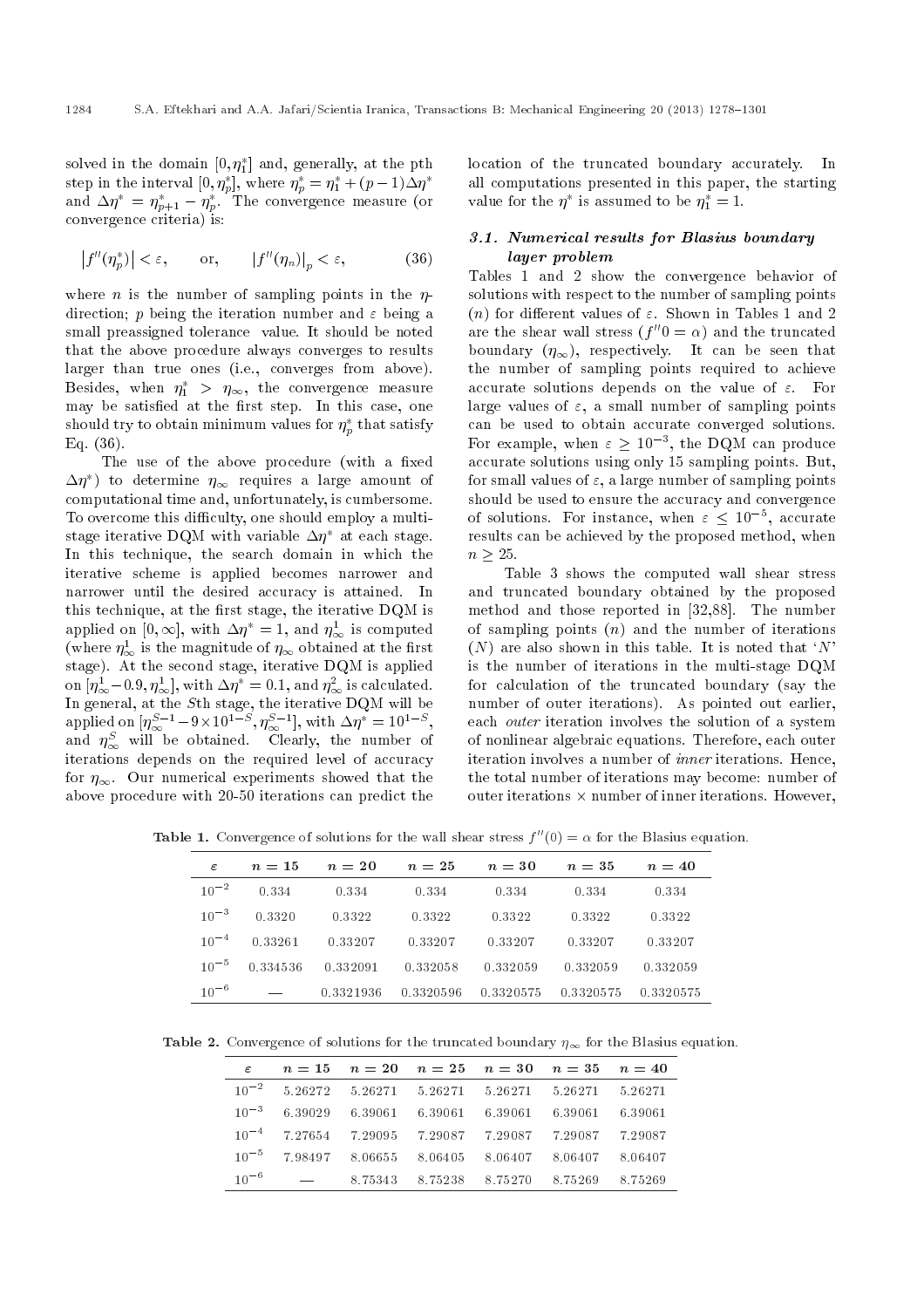| $\varepsilon$ | Present          |             |             |                 | Ref. [32]   |                 | Ref. [88]   |                 |  |
|---------------|------------------|-------------|-------------|-----------------|-------------|-----------------|-------------|-----------------|--|
|               | $n^{\mathrm{a}}$ | $N^{\rm b}$ | $\alpha$    | $\eta_{\infty}$ | $\alpha$    | $\eta_{\infty}$ | $\alpha$    | $\eta_{\infty}$ |  |
| $10^{-2}$     | 15               | 29          | 0.334       | 5.2627          | 0.335       | 5.2627          |             |                 |  |
| $10^{-3}$     | 18               | 32          | 0.332       | 6.3906          | 0.332       | 6.4020          | 0.332       | 6.6798          |  |
| $10^{-4}$     | 21               | 40          | 0.33207     | 7.2909          | 0.33207     | 7.2909          |             |                 |  |
| $10^{-5}$     | 25               | 28          | 0.33206     | 8.0640          | 0.33206     | 8.0648          | 0.33205     | 8.1847          |  |
| $10^{-6}$     | 29               | 43          | 0.3320575   | 8.7527          | 0.3320575   | 8.7527          |             |                 |  |
| $10^{-7}$     | 33               | 44          | 0.3320573   | 9.3796          | 0.3320573   | 9.3786          | 0.3320573   | 9.3867          |  |
| $10^{-8}$     | 37               | 38          | 0.332057337 | 9.9590          | 0.332057337 | 9.9589          |             |                 |  |
| $10^{-9}$     | 40               | 40          | 0.332057336 | 10.5001         | 0.332057336 | 10.5001         | 0.332057336 | 10.5764         |  |

**Table 3.** Computed results for the truncated boundary  $\eta_{\infty}$  and the wall shear stress  $f''(0) = \alpha$  for the Blasius equation.

<sup>a</sup>: Number of DQM sampling points;

<sup>b</sup>: Number of iterations.

**Table 4.** Convergence of solutions for the wall shear stress  $f''(0) = \alpha$  for the Sakiadis equation.

| $\varepsilon$ | $n=20$      | $n=25$        | $n=30$        | $n=35$        | $n = 40$      | $n=45$        |
|---------------|-------------|---------------|---------------|---------------|---------------|---------------|
| $10^{-2}$     | $-0.447$    | $-0.447$      | $-0.447$      | $-0.447$      | $-0.447$      | $-0.447$      |
| $10^{-3}$     | $-0.444$    | $-0.444$      | $-0.444$      | $-0.444$      | $-0.444$      | $-0.444$      |
| $10^{-4}$     | $-0.4438$   | $-0.4438$     | $-0.4438$     | $-0.4438$     | $-0.4438$     | $-0.4438$     |
| $10^{-5}$     | $-0.44427$  | $-0.44373$    | $-0.44375$    | $-0.44375$    | $-0.44375$    | $-0.44375$    |
| $10^{-6}$     | $-0.444734$ | $-0.443727$   | $-0.443748$   | $-0.443749$   | $-0.443749$   | $-0.443749$   |
| $10^{-7}$     |             | $-0.4438346$  | $-0.4437360$  | $-0.4437490$  | $-0.4437483$  | $-0.4437483$  |
| $10^{-8}$     |             | $-0.44393127$ | $-0.44371205$ | $-0.44374908$ | $-0.44374838$ | $-0.44374831$ |

**Table 5.** Convergence of solutions for the truncated boundary  $\eta_{\infty}$  for the Sakiadis equation.

| $\varepsilon$ | $n = 20$ | $n = 25$ | $n=30$   | $n=35$   | $n = 40$ | $n=45$   |
|---------------|----------|----------|----------|----------|----------|----------|
| $10^{-2}$     | 6.17361  | 6.17361  | 6.17361  | 6.17361  | 6.17361  | 6.17361  |
| $10^{-3}$     | 8.97449  | 8.97449  | 8.97449  | 8.97449  | 8.97449  | 8.97449  |
| $10^{-4}$     | 11 81115 | 11.81045 | 11 81043 | 11 81043 | 11 81043 | 11.81043 |
| $10^{-5}$     | 14.66658 | 14 65723 | 14 65716 | 14 65716 | 14 65716 | 14.65716 |
| $10^{-6}$     | 17 23117 | 1748872  | 17.50560 | 1750618  | 1750619  | 17.50619 |
| $10^{-7}$     |          | 19 92242 | 20.34169 | 20.35558 | 20.35564 | 20.35562 |
| $10^{-8}$     |          | 20.93044 | 23 36400 | 23 22752 | 23 20622 | 23.20512 |

the number of inner iterations in an outer iteration are not equal. Our numerical experiments show that at the first outer iteration, 3-5 inner iterations are required to achieve converged solutions. But, for higher outer iterations, only 2-3 inner iterations are required to obtain converged solutions. Therefore, the total number of iterations in the present method may be estimated as  $2N < N_{\text{tot}} < 3N$ .

From Table 3, one sees that the present results agree well with those of [32,88]. The present results are found to have closer agreement with the results of [32] than those of [88].

## 3.2. Numerical results for Sakiadis boundary layer problem

The convergence of solutions for the Sakiadis boundary layer problem is studied in Tables 4 and 5. It can be seen that when a small number of sampling points are used, the convergence and accuracy of the solutions are not very satisfactory for small values of  $\varepsilon$ . For instance, when  $n = 20$ , accurate converged solutions can be achieved only for  $\varepsilon \geq 10^{-4}$ . Note that the solutions with  $n = 20$  are not acceptable in accuracy when  $\varepsilon \leq 10^{-6}$ . The convergence and accuracy of solutions will be improved considerably by increasing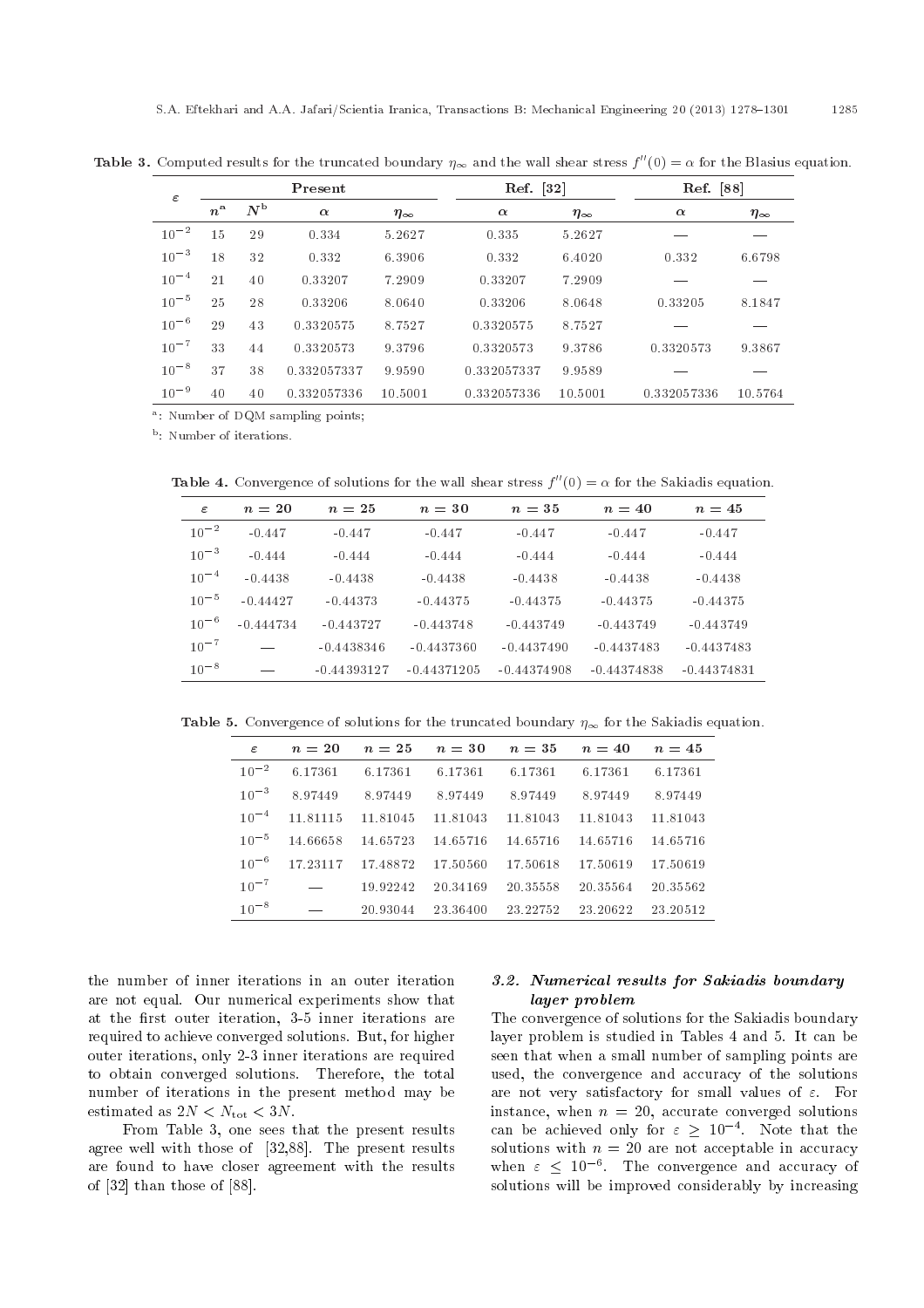the number of sampling points. In Table 6, the results are compared with the shooting results of Ref. [45]. A good agreement can be seen.

## 3.3. Numerical results for Falkner-Skan boundary layer problem

In Table 7, the results for wall shear stress and a truncated boundary are compared with those of [32,89]. The present results have closer agreement with the results of [32] than those of [89]. The results for different values of  $\beta$  are given in Table 8. The results of [3,32,88] are also shown for comparison. An excellent agreement can be observed.

## 3.4. Numerical results for MHD Falkner-Skan boundary layer problem

The numerical results for different types of MHD Falkner-Skan boundary layer are tabulated in Tables 9- 11. These results are calculated using  $n = 50$  to insure the stability, convergence and accuracy of the solutions.

In Table 9, the present results are compared with the exact, shooting and AMD solution results of [28]. Comparing the results with those of analytical solutions, it is found that the present results are more accurate than the shooting and AMD solutions. It is interesting to note that the present results can match exact data up to 13 decimal digits. These results confirm the high accuracy and efficiency of the proposed procedure for solving boundary layer problems defined on an infinite domain. In Table 10, the present results are compared with those of [35]. It can be seen that the present results have closer agreement with the HAM solution results of [35] than those of other methods. In Table 11, some further comparisons are made with HPM solutions of [55]. A good agreement can be observed.

**Table 6.** Computed results for the Sakiadis equation  $(n = 45)$ .

| $\eta$   |                        | Present    |              |            | Shooting $[45]$ |              |
|----------|------------------------|------------|--------------|------------|-----------------|--------------|
|          | $f(\boldsymbol{\eta})$ | $f'(\eta)$ | $-f''(\eta)$ | $f(\eta)$  | $f'(\eta)$      | $-f''(\eta)$ |
| 0.0      | 0.00000000             | 1.00000000 | 0.44374831   | 0.00000000 | 1.0000000       | 0.44374733   |
| 0.5      | 0.44507728             | 0.78241753 | 0.41878277   | 0.44507720 | 0.7824172       | 0.41878160   |
| 1.0      | 0.78620198             | 0.58715319 | 0.35831281   | 0.78620150 | 0.5871525       | 0.35831140   |
| 5.0      | 1.57884695             | 0.02994984 | 0.02392277   | 1.57884400 | 0.0299497       | 0.02392260   |
| 6.17361  | 1.60163334             | 0.01168424 | 0.00939931   |            |                 |              |
| 8.97449  | 1.61461504             | 0.00122014 | 0.00098550   |            |                 |              |
| 10       | 1.61546582             | 0.00053288 | 0.00043052   | 1.61546300 | 0.0005329       | 0.00043052   |
| 11.81043 | 1.61597260             | 0.00012340 | 0.00009972   |            |                 |              |
| 14.65716 | 1.61610999             | 0.00001236 | 0.00000999   |            |                 |              |
| 15       | 1.61611369             | 0.00000936 | 0.00000758   | 1.61611200 | 0.0000094       | 0.00000758   |
| 17.50619 | 1.61612373             | 0.00000123 | 0.00000100   |            |                 |              |
| 20       | 1.61612503             | 0.00000015 | 0.00000013   | 1.61611200 | 0.0000001       | 0.00000013   |
| 20.35562 | 1.61612508             | 0.00000011 | 0.00000010   |            |                 |              |
| 23.20512 | 1.61612518             | 0.00000000 | 0.00000001   |            |                 |              |

**Table 7.** Computed results for the truncated boundary  $\eta_{\infty}$  and the wall shear stress  $f''(0) = \alpha$  for the Falkner-Skan equation ( $\beta_0 = 1, \beta = 1/2$ ).

| $\epsilon$ |             |             | Present  |                 |          | Ref. [32]       |  |          | $\left\lceil 89\right\rceil$<br>Ref. |  |
|------------|-------------|-------------|----------|-----------------|----------|-----------------|--|----------|--------------------------------------|--|
|            | $n^{\rm a}$ | $N^{\rm b}$ | $\alpha$ | $\eta_{\infty}$ | $\alpha$ | $\eta_{\infty}$ |  | $\alpha$ | $\eta_{\infty}$                      |  |
| $10^{-1}$  | 14          | 32          | 0.943096 | 2.216339        | 0.943096 | 2.216339        |  | 0.943081 | 2.216707                             |  |
| $10^{-2}$  | 17          | 44          | 0.928477 | 3.183995        | 0.928477 | 3.183995        |  | 0.928476 | 3.184503                             |  |
| $10^{-3}$  | 20          | 37          | 0.927733 | 3.924832        | 0.927733 | 3924832         |  | 0.927733 | 3.925363                             |  |
| $10^{-4}$  | 22          | 37          | 0.927684 | 4.543636        | 0.927684 | 4.543635        |  | 0.927684 | 4.550585                             |  |
| $10^{-5}$  | 25          | 38          | 0.927680 | 5.084267        | 0.927680 | 5 084266        |  | 0.927680 | 5.085175                             |  |
| $10^{-6}$  | 27          | 44          | 0.927680 | 5.569661        | 0.927680 | 5.569661        |  | 0.927680 | 5.571160                             |  |

<sup>a</sup>: Number of DQM sampling points;

<sup>b</sup>: Number of iterations.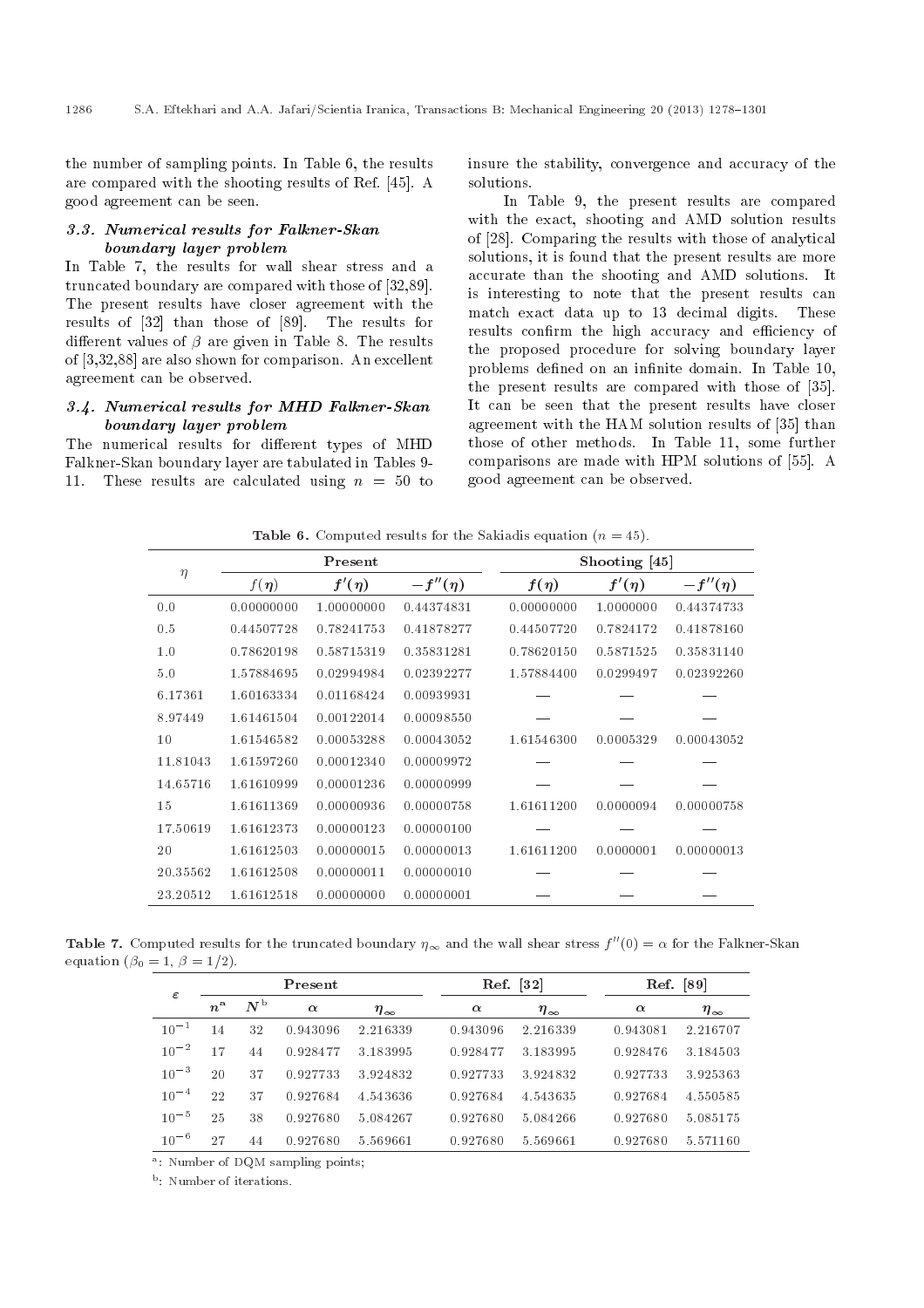| $\beta$   | Present          |             |          | Ref. [32]       |          | Ref. [88]       |          | Ref. [3]        |          |
|-----------|------------------|-------------|----------|-----------------|----------|-----------------|----------|-----------------|----------|
|           | $n^{\mathrm{a}}$ | $N^{\rm b}$ | $\alpha$ | $\eta_{\infty}$ | $\alpha$ | $\eta_{\infty}$ | $\alpha$ | $\eta_{\infty}$ | $\alpha$ |
| 40        | 33               | 27          | 7.314785 | 1.8019          | 7.314785 | 1.80            | 7.314785 | 1.37            | 7.314785 |
| 30        | 32               | 24          | 6.338209 | 2.0339          | 6.338209 | 2.03            | 6.338208 | 1.54            | 6.338209 |
| 20        | 31               | 38          | 5.180718 | 2.3956          | 5.180718 | 2.40            | 5.180718 | 1.83            | 5.180718 |
| 15        | 31               | 42          | 4.491487 | 2.6740          | 4.491487 | 2.67            | 4.491487 | 2.50            | 4.491487 |
| 10        | 30               | 39          | 3.675234 | 3.0888          | 3.675234 | 3.09            | 3.675234 | 2.39            | 3.675234 |
| 2.0       | 23               | 43          | 1.687218 | 4.6777          | 1.687218 | 4.68            | 1.687218 | 3.67            | 1.687218 |
| 1.0       | 23               | 37          | 1.232588 | 5.1876          | 1.232588 | 5.19            | 1.232588 | 4.30            | 1.232589 |
| 0.5       | 24               | 44          | 0.927680 | 5.5697          | 0.927680 | 5.57            | 0.927680 | 4.55            | 0.927680 |
| 0.0       | 27               | 38          | 0.469600 | 6.2583          | 0.469600 | 6.26            | 0.469600 | 5.29            | 0.469600 |
| $-0.1$    | 30               | 34          | 0.319270 | 6.5494          | 0.319270 | 6.55            | 0.319270 | 5.56            | 0.319270 |
| $-0.15$   | 32               | 38          | 0.216362 | 6.7883          | 0.216362 | 6.79            | 0.216362 | 5.79            | 0.216361 |
| $-0.18$   | 32               | 28          | 0.128637 | 7.0347          | 0.128637 | 7.03            | 0.128637 | 6.03            | 0.128637 |
| $-0.1988$ | 36               | 28          | 0.005229 | 7.5104          | 0.005229 | 7.51            | 0.005226 | 6.68            | 0.005225 |

**Table 8.** Computed results for the truncated boundary  $\eta_{\infty}$  and the wall shear stress  $f''(0) = \alpha$  for the Falkner-Skan equation  $(\beta_0 = 1, \varepsilon = 10^{-6})$ .

<sup>a</sup>: Number of DQM sampling points; <sup>b</sup>: Number of iterations.

**Table 9.** Computed results for the truncated boundary  $\eta_{\infty}$  and  $f'(1)$  for the MHD Falkner-Skan equation<sup>a</sup> ( $n = 50$ ,  $\varepsilon = 10^{-12}$ .

|                 | $\boldsymbol{M}$ |         |                | Present         |                 | Exact $[28]$                                                                                                                                       | Shooting [28]   | AMD $[28]$      |
|-----------------|------------------|---------|----------------|-----------------|-----------------|----------------------------------------------------------------------------------------------------------------------------------------------------|-----------------|-----------------|
| $f_w$           |                  | $k_{p}$ | N <sub>b</sub> | f'(1)           | $\eta_{\infty}$ | f'(1)                                                                                                                                              | f'(1)           | f'(1)           |
| $0.1 \quad 0.5$ |                  | 5       | 35             | 0.2579991896208 | 20.601002       | 0.2579991896208                                                                                                                                    | 0.2580018814864 | 0.2579991264067 |
| $0.4 \quad 0.5$ |                  | 5       | 35             | 0.2189108749214 | 18.500132       | 0.2189108749214                                                                                                                                    | 0.2189120624529 | 0.2189108467711 |
| $0.7 \quad 0.5$ |                  | 5       | 49             | 0.1826835240527 | 16.036028       | 0.1826835240527                                                                                                                                    | 0.1826846008492 | 0.1826835145613 |
| 0.1             | 1.0              | 5       | 31             | 0.2156535254584 | 18.500101       | 0.2156535254584                                                                                                                                    | 0.2156547493061 | 0.2156535231532 |
| $0.1 \quad 1.5$ |                  | 5       | 59             | 0.1837961120799 | 16.410206       | 0.1837961120799                                                                                                                                    | 0.1837972387054 | 0.1837961119397 |
| $0.1 \quad 0.5$ |                  |         | 59             | 0.1955519507823 | 17.064271       | 0.1955519507823                                                                                                                                    | 0.1955532080746 | 0.1955519503997 |
| 0.1             | $-0.5$           | -1.5    | 28             | 0.2180983639145 | 19.011001       | 0.2180983639145                                                                                                                                    | 0.2180996387404 | 0.2180983610746 |
| $0.1 \quad 0.5$ |                  | 2       | 33             | 0.2310555387640 | 19.300032       | 0.2310555387640                                                                                                                                    | 0.2310569393893 | 0.2310555305671 |
|                 |                  |         |                |                 |                 | a: $f'''(\eta) + f(\eta)f''(\eta) - f'(\eta)^2 - (M+1/k_p)f'(\eta) = 0$ , $f(0) = f_w$ , $f'(0) = 1$ , $f'(\infty) = 1$ ; b: Number of iterations. |                 |                 |

**Table 10.** Computed results for the truncated boundary  $\eta_{\infty}$  and the wall shear stress  $f''(0) = \alpha$  for the MHD Falkner-Skan equation<sup>a</sup>  $(n = 50, \varepsilon = 10^{-8}).$ 

| $\beta$ | $\bm{M}$       |                             | Present      |                 | $HAM$ [35]   | $Crocco$ [35] | Shooting [35] |
|---------|----------------|-----------------------------|--------------|-----------------|--------------|---------------|---------------|
|         |                | $\overline{N^{\mathrm{b}}}$ | $\alpha$     | $\eta_{\infty}$ | $\alpha$     | $\alpha$      | $\alpha$      |
|         | 1              | 37                          | 1.71946568   | 5.590004        | 1.71947219   | 1.71076376    | 1.71946540    |
|         | $\overline{2}$ | 23                          | 2.43949896   | 5.027111        | 2.43949870   | 2.43348047    | 2.43949833    |
| 4/3     | 5              | 30                          | 5.19095980   | 3.391341        | 5.19095980   | 5.18824018    | 5.19095945    |
|         | 10             | 18                          | 10.09677575  | 2.017002        | 10.09677575  | 10.09539387   | 10.09677545   |
|         | 50             | 25                          | 50.01944084  | 0.458002        | 50.01944084  | 50.01916312   | 50.01944071   |
|         | 100            | 24                          | 100.00972177 | 0.236502        | 100.00972177 | 100.00958289  | 100.00972170  |
|         | 3              | 21                          | 2.27338480   | 5.630001        | 2.27338419   | 2.26555724    | 2.27338836    |
|         | $\overline{4}$ | 24                          | 3.48814584   | 4.561011        | 3.48814572   | 3.48374014    | 3.48814857    |
|         | 5              | 31                          | 4.60075228   | 3.826141        | 4.60075228   | 4.59755490    | 4.60075494    |
| $-3$    | 10             | 22                          | 9.80646300   | 2.094001        | 9.80646300   | 9.80502889    | 9.80646420    |
|         | 15             | 27                          | 14.87167401  | 1.439103        | 14.87167401  | 14.87073502   | 14.87167484   |
|         | 20             | 10                          | 19.90393626  | 1.100002        | 19.90393626  | 19.90323635   | 19.90393701   |
|         | 50             | 28                          | 49.96165198  | 0.459013        | 49.96165198  | 49.96137386   | 49.96165233   |

<sup>a</sup>: See Eq.  $(4)$ ; <sup>b</sup>: Number of iterations.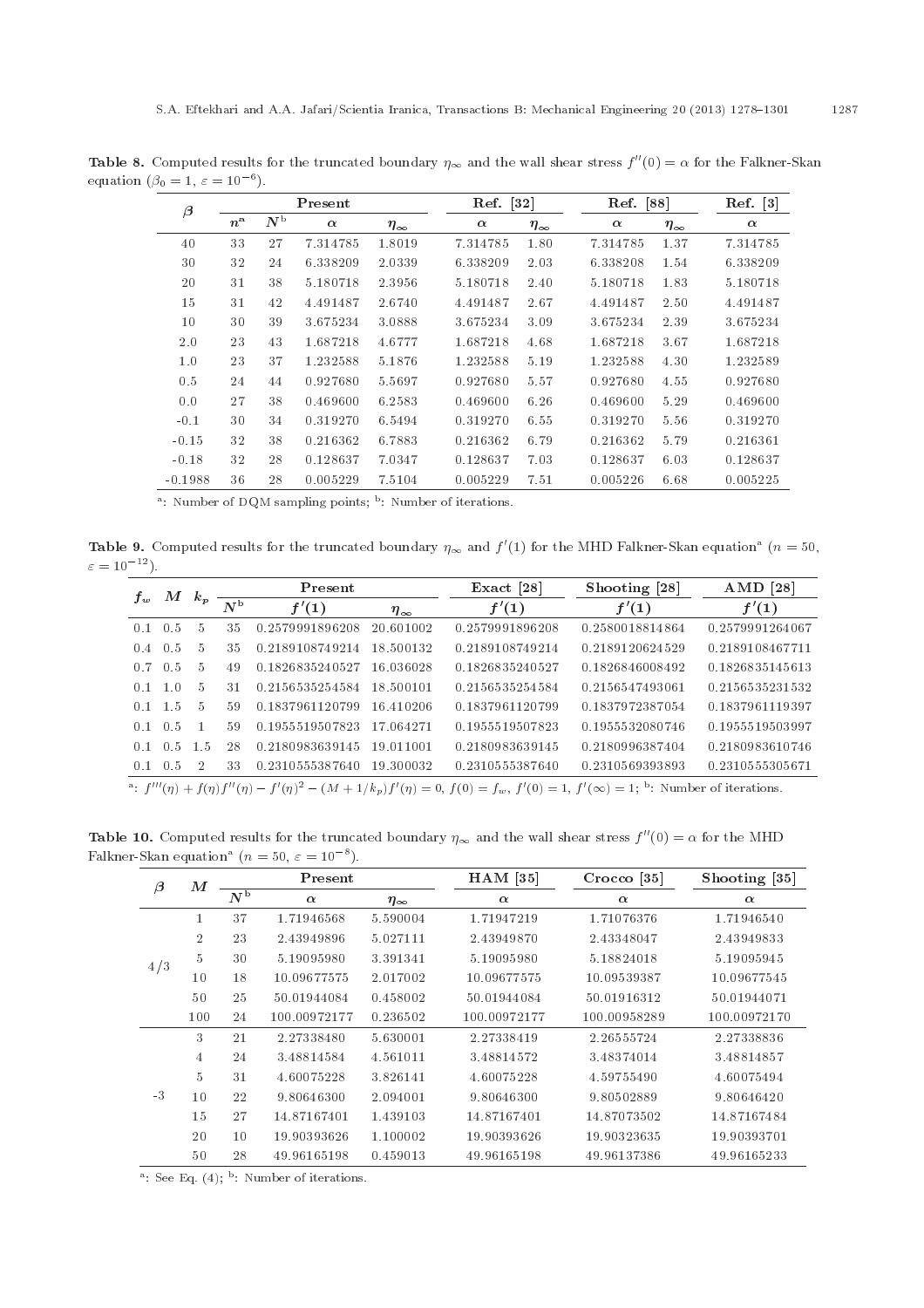| $\bm{M}$<br>$\beta$ |          |             | Present     |                 | $HPM$ [55] | $M$ -HPM [55] | $\text{Exact}$ [55] |
|---------------------|----------|-------------|-------------|-----------------|------------|---------------|---------------------|
|                     |          | $N^{\rm b}$ | $-\alpha$   | $\eta_{\infty}$ | $-\alpha$  | $-\alpha$     | $-\alpha$           |
|                     | $\theta$ | 45          | 1.00000000  | 18.420654       | 1.00000    | 1.00000       | 1.00000             |
|                     |          | 39          | 141421356   | 13.557201       | 1.41421    | 1.41421       | 1.41421             |
|                     | 5        | 35          | 2.44948974  | 8.133321        | 2.44948    | 2.44948       | 2.44948             |
|                     | 10       | 21          | 3.31662479  | 6.110511        | 3.31662    | 3.31662       | 3.31662             |
|                     | 50       | 37          | 7.14142843  | 2.950339        | 7.14142    | 7.14142       | 7.14142             |
|                     | 100      | 16          | 10.04987562 | 2.131021        | 10.0499    | 10.0499       | 10.04987            |
|                     | 500      | 38          | 22.38302929 | 0.992741        | 22.383     | 22.383        | 22.38302            |
|                     | 1000     | 29          | 31.63858404 | 0.713291        | 31.6386    | 31.6386       | 31.63858            |

**Table 11.** Computed results for the truncated boundary  $\eta_{\infty}$  and the wall shear stress  $f''(0) = \alpha$  for the MHD Falkner-Skan equation<sup>a</sup> ( $n = 50$ ,  $\varepsilon = 10^{-8}$ ).

a:  $f'''(\eta) + f(\eta)f''(\eta) - \beta f'(\eta)^2 - Mf'(\eta) = 0$ ,  $f(0) = 0$ ,  $f'(0) = 1$ ,  $f'(\infty) = 0$ ;

<sup>b</sup>: Number of iterations.

**Table 12.** Computed results for the function  $f(\eta)$  for the Jeffery-Hamel equation<sup>a</sup> (Ha = 0, Re = 110,  $\alpha = 3^{\circ}$ ).

|        |                | Present        |                | $HAM$ [71]    | Runge-Kutta [71] |
|--------|----------------|----------------|----------------|---------------|------------------|
| $\eta$ | $n=20$         | $n=25$         | $n=30$         |               |                  |
| 0.0    | 1.000000000000 | 1.000000000000 | 1.000000000000 | 1.0000000000  | 1.0000000000     |
| 0.1    | 0.979235706518 | 0.979235706523 | 0.979235706523 | 0.9792357062  | 0.9792357085     |
| 0.2    | 0.919265885575 | 0.919265885585 | 0.919265885585 | 0.9192658842  | 0.9192658898     |
| 0.3    | 0.826533612270 | 0.826533612283 | 0.826533612283 | 0.8265336102  | 0.8265336182     |
| 0.4    | 0.710221183224 | 0.710221183238 | 0.710221183238 | 0.7102211838  | 0.7102211890     |
| 0.5    | 0.580499458790 | 0.580499458804 | 0.580499458804 | 0.5804994700  | 0.5804994634     |
| 0.6    | 0.446935067029 | 0.446935067042 | 0.446935067042 | 0.4469350941  | 0.4469350697     |
| 0.7    | 0.317408427566 | 0.317408427577 | 0.317408427577 | 0.3174084545  | 0.3174084270     |
| 0.8    | 0.197641094520 | 0.197641094528 | 0.197641094528 | 0.1976410661  | 0.1976410889     |
| 0.9    | 0.091230421094 | 0.091230421098 | 0.091230421098 | 0.09123022879 | 0.0912304211     |
| 1.0    | 0.000000000000 | 0.000000000000 | 0.000000000000 | $-0.00000047$ | 0.0000000000     |

a : See Eq. (12)

### 3.5. Numerical results for Jeffery-Hamel boundary layer problem

The numerical results for the Jeffery-Hamel boundary layer problem with different values of  $\alpha$ . Re and Ha (defined in Eq.  $(12)$ ) are shown in Tables 12-14. Tables 12 and 13 show the converging trend of the solutions, with respect to the number of sampling points. It is interesting to note that the present results may converge to 13 significant figures for a small grid size of  $n = 25$ . From Tables 12 and 13, one also sees that the present results have closer agreement with Runge-Kutta solutions than the HAM solutions. In Table 14, the results are compared with VIM and Runge-Kutta solutions of [67]. It can be seen that the present results are in closer agreement with Runge-Kutta solutions than VIM solutions.

### 4. Formulation for unsteady two-dimensional boundary layer problems

Consider the unsteady two-dimensional boundary layer flow on a fixed or moving flat surface. The governing non-dimensional equation for boundary layer flow is given in Eq. (6). The boundary conditions are:

$$
f(0,\xi) = c_1,
$$
  
\n
$$
f_{,\eta}(0,\xi) = c_2,
$$
  
\n
$$
f_{,\eta}(\eta^*,\xi) = c_3,
$$
\n(37)

where  $c_i(i = 1, 2, 3)$  are constants. For the differential quadrature solution of Eq. (6), consider a grid of  $n\times m$ sampling points obtained by taking  $n$  and  $m$  points in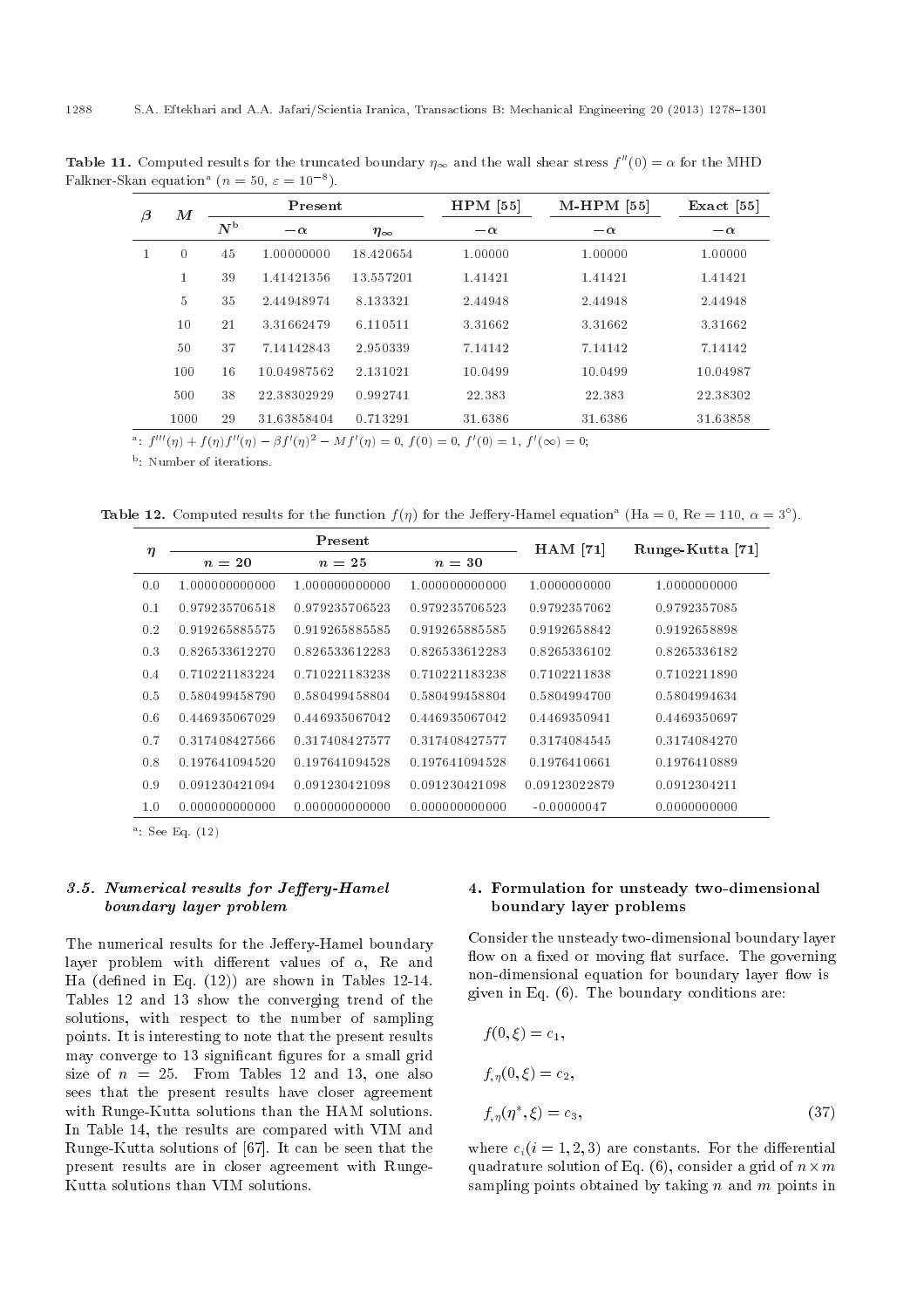| $\eta$ |                | Present        |                | $HAM$ [69]   | Runge-Kutta [69] |
|--------|----------------|----------------|----------------|--------------|------------------|
|        | $n=20$         | $n = 25$       | $n=30$         |              |                  |
| 0.0    | 1.000000000000 | 1.000000000000 | 1.000000000000 | 1.0000000000 | 1.0000000000     |
| 0.1    | 0.996756698152 | 0.996756698170 | 0.996756698170 | 0.9967570409 | 0.9967567004     |
| 0.2    | 0.986491485791 | 0.986491485822 | 0.986491485822 | 0.9864928100 | 0.9864914948     |
| 0.3    | 0.967516559607 | 0.967516559647 | 0.967516559647 | 0.9675193145 | 0.9675165808     |
| 0.4    | 0.936737943318 | 0.936737943362 | 0.936737943362 | 0.9367421766 | 0.9367379265     |
| 0.5    | 0.889208363043 | 0.889208363089 | 0.889208363089 | 0.8892135408 | 0.8892083429     |
| 0.6    | 0.817461287392 | 0.817461287437 | 0.817461287437 | 0.8174664644 | 0.8174612678     |
| 0.7    | 0.710623416794 | 0.710623416836 | 0.710623416836 | 0.7106275597 | 0.7106233991     |
| 0.8    | 0.553387469139 | 0.553387469173 | 0.553387469173 | 0.5533900638 | 0.5533874550     |
| 0.9    | 0.325141357717 | 0.325141357738 | 0.325141357738 | 0.3251423732 | 0.3251413493     |
| 1.0    | 0.000000000000 | 0.000000000000 | 0.000000000000 | 0.0000000000 | 0.0000000000     |

**Table 13.** Computed results for the function  $f(\eta)$  for the Jeffery-Hamel equation<sup>a</sup> (Ha = 1000, Re = 50,  $\alpha = -5^{\circ}$ ).

<sup>a</sup>: See Eq. (12).

**Table 14.** Computed results for the Jeffery-Hamel equation<sup>a</sup> (Ha = 0, Re = 50,  $\alpha = 5^{\circ}$ ,  $n = 25$ ).

| $\boldsymbol{n}$ |            | Present       |           | $VIM$ [67]  |           | Runge-Kutta [67] |  |  |
|------------------|------------|---------------|-----------|-------------|-----------|------------------|--|--|
|                  | $f(\eta)$  | $f''(\eta)$   | $f(\eta)$ | $f''(\eta)$ | $f(\eta)$ | $f''(\eta)$      |  |  |
| 0.0              | 1.00000000 | $-3.53941563$ | 1.000000  | $-3.539369$ | 1.000000  | $-3.539416$      |  |  |
| 0.1              | 0.98243124 | $-3.38691089$ | 0.982431  | $-3.386866$ | 0.982431  | $-3.386911$      |  |  |
| 0.2              | 0.93122596 | $-2.95779189$ | 0.931227  | $-2.957753$ | 0.931226  | $-2.957792$      |  |  |
| 0.3              | 0.85061062 | $-2.32857378$ | 0.850613  | $-2.328542$ | 0.850611  | $-2.328574$      |  |  |
| 0.4              | 0.74679080 | $-1.60178937$ | 0.746794  | $-1.601767$ | 0.746791  | $-1.601789$      |  |  |
| 0.5              | 0.62694817 | $-0.87979398$ | 0.626953  | $-0.879791$ | 0.626948  | $-0.879794$      |  |  |
| 0.6              | 0.49823445 | $-0.24394857$ | 0.498241  | $-0.243994$ | 0.498234  | $-0.243949$      |  |  |
| 0.7              | 0.36696634 | 0.25560697    | 0.366974  | 0.255470    | 0.366966  | 0.255607         |  |  |
| 0.8              | 0.23812375 | 0.59970242    | 0.238131  | 0.599464    | 0.238124  | 0.599702         |  |  |
| 0.9              | 0.11515193 | 0.79300399    | 0.115157  | 0.792767    | 0.115152  | 0.793004         |  |  |
| 1.0              | 0.00000000 | 0.85436924    | 0.000000  | 0.854401    | 0.000000  | 0.854369         |  |  |

 $a$ : See Eq.  $(12)$ .

 $0 \leq \xi \leq \xi^*$  and  $0 \leq \eta \leq \eta^*$ , respectively. Satisfying Eq. (6) at any sample point  $(\eta_i, \xi_j)$ , one has:

$$
f_{,\eta\eta\eta}(\eta_i, \xi_j) + \frac{1}{2} (1 - \xi_j) \eta_i f_{,\eta\eta}(\eta_i, \xi_j)
$$
  
+  $\xi_j [f(\eta_i, \xi_j) f_{,\eta\eta}(\eta_i, \xi_j) - f_{,\eta}^2(\eta_i, \xi_j)]$   
=  $\xi_j (1 - \xi_j) f_{,\eta\xi}(\eta_i, \xi_j),$   
 $i = 1, 2, \dots, n, \qquad j = 1, 2, \dots, m.$  (38)

Now, using the quadrature rules, the quadrature analog of Eq. (38) is obtained as:

$$
\sum_{k=1}^{n} A_{ik}^{(3)} f_{kj} + \frac{1}{2} (1 - \xi_j) \eta_i \sum_{k=1}^{n} A_{ik}^{(2)} f_{kj}
$$
  
+  $\xi_j \left[ f_{ij} \sum_{k=1}^{n} A_{ik}^{(2)} f_{kj} - \left( \sum_{k=1}^{n} A_{ik}^{(1)} f_{kj} \right)^2 \right]$   
=  $\xi_j (1 - \xi_j) \sum_{k=1}^{n} \sum_{l=1}^{m} A_{ik}^{(1)} B_{jl}^{(1)} f_{kl},$   
 $i = 1, 2, \dots, n, \qquad j = 1, 2, \dots, m.$  (39)

Similarly, the quadrature analogs of boundary conditions are written as: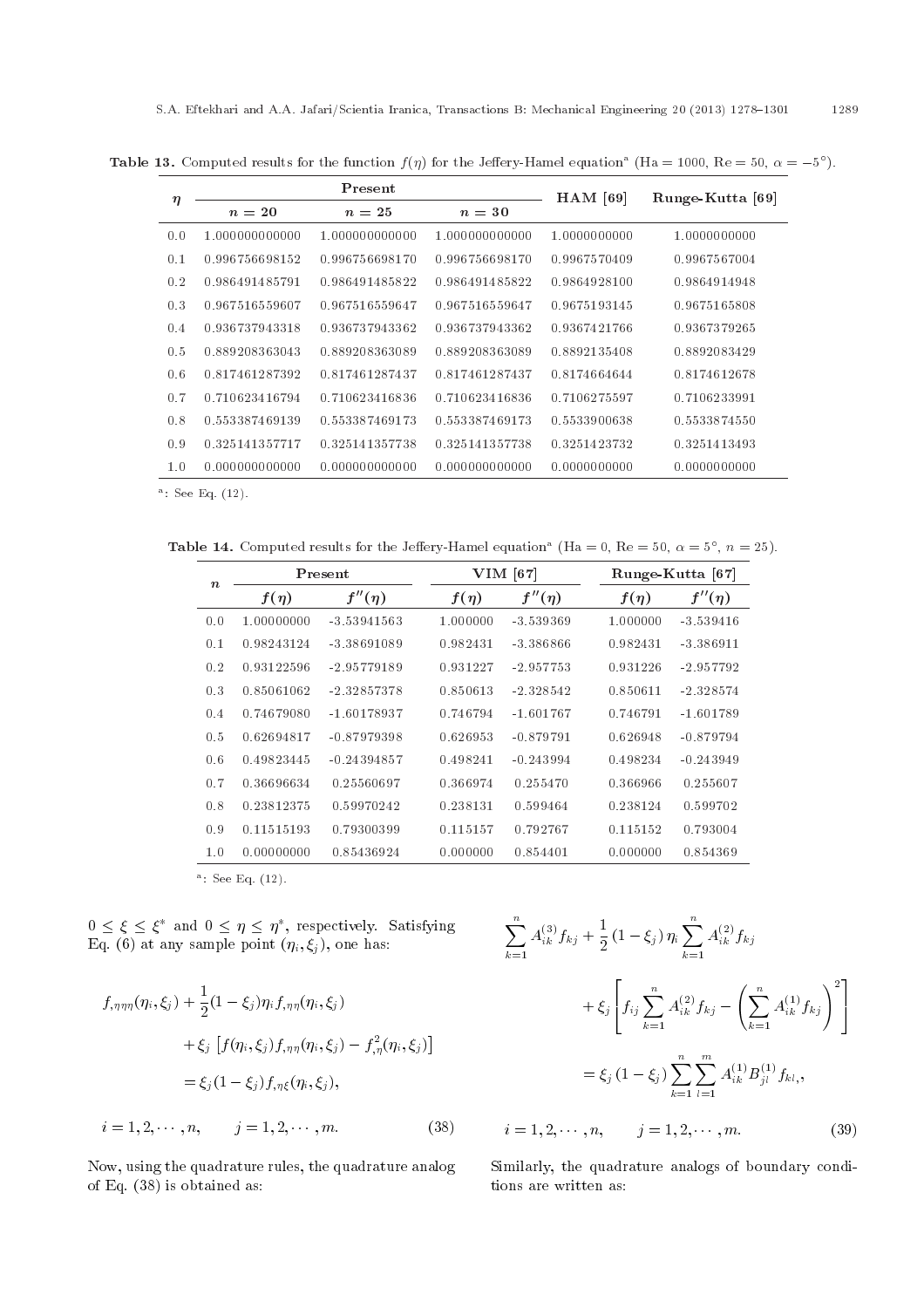$$
f_{1j} = f(\eta_1, \xi_j) = c_1, \qquad j = 1, 2, \cdots, m,
$$
\n(40)

$$
f_{,\eta}(\eta_1,\xi_j)=\sum_{k=1}^n A_{1k}^{(1)}f_{kj}=c_2, \qquad j=1,2,\cdots,m,\tag{41}
$$

$$
f_{,\eta}(\eta_n, \xi_j) = \sum_{k=1}^n A_{nk}^{(1)} f_{kj} = c_3, \qquad j = 1, 2, \cdots, m.
$$
\n(42)

Using Eqs.  $(40)-(42)$  in Eq.  $(39)$ , the boundary conditions can be invoked into the quadrature analog of the differential equation. Then, an iterative scheme similar to that described in Section 3 can be used to obtain the truncated boundary and the solution of the unsteady two-dimensional boundary layer problem. Note that the unsteady two-dimensional boundary layer flow is also subjected to the following asymptotic boundary condition:

$$
f_{,\eta\eta}(\eta,\xi) = 0 \qquad \text{at} \qquad (\eta,\xi) = (\eta_{\infty},\xi). \tag{43}
$$

Therefore, the convergence criteria for this case become:

$$
\left|f_{,\eta\eta}(\eta_p^*,\xi)\right| < \varepsilon \qquad \text{or} \qquad \left|f_{,\eta\eta}(\eta_n,\xi)\right|_p < \varepsilon,\qquad(44)
$$

where  $p$  is the iteration number, while  $n$  is the total number of sampling points in the  $\eta$ -direction. The above criteria should be satisfied at  $\xi_1, \xi_2, \cdots, \xi_m$ . Therefore, to check the accuracy and convergence of the solutions, it is sufficient to satisfy the following criteria:

$$
\max_{1 \le j \le m} |f_{,\eta\eta}(\eta_p^*, \xi_j)| < \varepsilon \qquad \text{or}
$$
\n
$$
\max_{1 \le j \le m} |f_{,\eta\eta}(\eta_n, \xi_j)|_p < \varepsilon. \tag{45}
$$

#### 4.1. Numerical results

To demonstrate the efficiency and accuracy of the proposed algorithm, application is made to a numerical

Table 15. Convergence of solutions for the wall shear stress  $f_{, \eta\eta}(0, 0) = \alpha$  for the unsteady two-diensional boundary layer problem<sup>a</sup> ( $\varepsilon = 10^{-3}$ ).

|   | $m^{b}$ $n^{c} = 12$ $n = 15$ $n = 19$ $n = 24$ $n = 27$ $n = 30$ |          |          |          |          |          |
|---|-------------------------------------------------------------------|----------|----------|----------|----------|----------|
| 2 | $-0.566$                                                          | $-0.564$ | $-0.564$ | $-0.564$ | $-0.564$ | $-0.564$ |
| 3 | $-0.566$                                                          | $-0.564$ | $-0.564$ | $-0.564$ | $-0.564$ | $-0.564$ |
| 4 | $-0.566$                                                          | $-0.564$ | $-0.564$ | $-0.564$ | $-0.564$ | $-0.564$ |
| 5 | $-0.566$                                                          | $-0.564$ | $-0.564$ | $-0.564$ | $-0.564$ | $-0.564$ |
| 6 | -0.566                                                            | $-0.564$ | $-0.564$ | $-0.564$ | $-0.564$ | $-0.564$ |
| 7 | -0.566                                                            | $-0.564$ | $-0.564$ | $-0.564$ | $-0.564$ | $-0.564$ |
|   |                                                                   |          |          |          |          |          |

 $a:$  See Eq.  $(6);$ 

 $b$ : Number of DQM sampling points in  $\xi$ -direction;

<sup>c</sup>: Number of DQM sampling points in  $\eta$ -direction.

example given by Liao [59]. A convergence study is first made to determine proper values of  $n$  (number of sampling points in the  $\eta$ -direction) and m (number of sampling points in the  $\xi$ -direction) for discretization of the problem domain and for accurate solution of the boundary layer problem. The results for wall shear stresses  $(f_{,\eta\eta}(0,0) = \alpha)$ , with  $\varepsilon = 10^{-3}$ , are given in Table 15. It can be seen that accurate converged results are achieved by the present method with  $n = 15$ and  $m = 2$ . Note that  $m = 2$  is the smallest number of sampling points that can be used in the proposed method for solving the present problem.

In Table 16, the results for wall shear stress and truncated boundary are given for various values of  $\varepsilon$ . The analytic solutions of [59] are also shown for comparison purposes. It can be seen that the present results are matching with exact solutions to an excellent extent. These results confirm the high accuracy and efficiency of the proposed procedure for solving unsteady boundary layer problems defined on an infinite domain.

## 5. Formulation for unsteady three-dimensional boundary layer problems

Consider the unsteady three-dimensional boundary layer flow on a fixed or moving flat surface. The governing non-dimensional equation for boundary layer flow is given in Eqs.  $(8)-(10)$ . The boundary conditions are:

$$
f(0,\xi) = d_1, \quad f_{,\eta}(0,\xi) = d_2, \quad f_{,\eta}(\eta^*,\xi) = d_3,
$$
\n(46)

Table 16. Computed results for the truncated boundary  $\eta_{\infty}$  and the wall shear stress  $f_{,\eta\eta}(0,0) = \alpha$  for the unsteady two-diensional boundary layer problem<sup>a</sup>  $(m = 4)$ .

| $\varepsilon$ |    |                         | Present                            |                 | $\text{Exact}^d$<br>$\left[59\right]$ |  |
|---------------|----|-------------------------|------------------------------------|-----------------|---------------------------------------|--|
|               |    | $n^{\rm b}$ $N^{\rm c}$ | $-\alpha$                          | $\eta_{\infty}$ | $-\alpha$                             |  |
| $10^{-1}$     |    | 10 27                   | 0.6                                | 2.676           | 0.6                                   |  |
| $10^{-2}$     |    | 14 27                   | 0.566                              | 4.186           | 0.564                                 |  |
| $10^{-3}$     | 15 | 33                      | 0.564                              | 5.393           | 0.564                                 |  |
| $10^{-4}$     | 16 | 30                      | 0.5642                             | 6.393           | 0.5642                                |  |
| $10^{-5}$     | 19 | 33                      | 0.56419                            | 7.265           | 0.56419                               |  |
| $10^{-6}$     | 23 | 30                      | 0.564190                           | 8.048           | 0.564190                              |  |
| $10^{-7}$     | 28 | 39                      | 0.5641896                          | 8.765           | 0.5641896                             |  |
| $10^{-8}$     | 31 | 30                      | 0.56418958                         | 9.431           | 0.56418958                            |  |
| $10^{-9}$     | 32 | 24                      | 0.564189584                        | 10.054          | 0.564189584                           |  |
| $10^{-10}$    | 38 | 33                      | 0.56418958355 10.631 0.56418958355 |                 |                                       |  |

a : See Eq. (6);

 $<sup>b</sup>$ : Number of DQM sampling points in  $\eta$ -direction;</sup>

<sup>c</sup>: Number of iterations;

<sup>d</sup>: Exact value from [59] is  $-1/\sqrt{\pi}$ .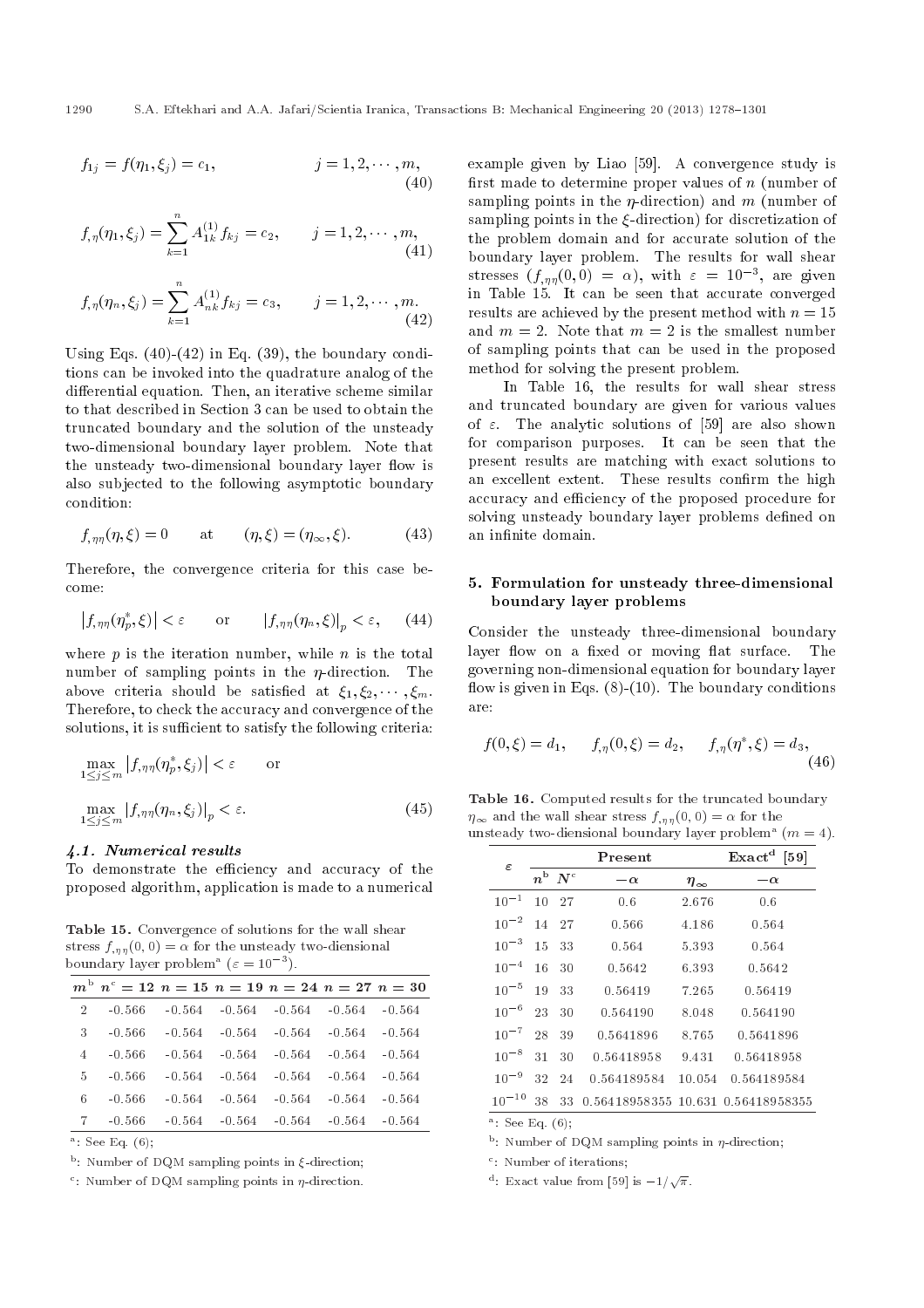$$
s(0,\xi) = d_4, \qquad s_{,\eta}(0,\xi) = d_5, \qquad s_{,\eta}(\eta^*,\xi) = d_6,
$$
\n(47)

$$
g(0,\xi) = d_7, \qquad g(\eta^*,\xi) = d_8,\tag{48}
$$

where  $d_i(i = 1, \dots, 8)$  are constants. Satisfying Eqs. (8)-(10) at any sample point  $(\eta_i, \xi_j)$ , one has  $(i = 1, 2, \cdots, n, j = 1, 2, \cdots, m)$ :

$$
f_{,\eta\eta\eta}(\eta_i, \xi_j) + \frac{1}{2}(1 - \xi_j)\eta_i f_{,\eta\eta}(\eta_i, \xi_j) + \xi_j [(f(\eta_i, \xi_j) + s(\eta_i, \xi_j))f_{,\eta\eta}(\eta_i, \xi_j) - f_{,\eta}^2(\eta_i, \xi_j) - M f_{,\eta}(\eta_i, \xi_j)] = \xi_j (1 - \xi_j) f_{,\eta\xi}(\eta_i, \xi_j),
$$
\n(49)

$$
s_{,\eta\eta\eta}(\eta_i, \xi_j) + \frac{1}{2}(1 - \xi_j)\eta_i s_{,\eta\eta}(\eta_i, \xi_j) + \xi_j[(f(\eta_i, \xi_j) + s(\eta_i, \xi_j))s_{,\eta\eta}(\eta_i, \xi_j) - s_{,\eta}^2(\eta_i, \xi_j) - M s_{,\eta}(\eta_i, \xi_j)] = \xi_j(1 - \xi_j)s_{,\eta\xi}(\eta_i, \xi_j),
$$
\n(50)

$$
g_{,\eta\eta}(\eta_i, \xi_j) + \frac{1}{2} \Pr(1 - \xi_j) \eta_i g_{,\eta}(\eta_i, \xi_j)
$$
  
+ 
$$
\Pr \xi_j (f(\eta_i, \xi_j) + s(\eta_i, \xi_j)) g_{,\eta}(\eta_i, \xi_j)
$$
  
= 
$$
\Pr \xi_j (1 - \xi_j) g_{,\xi}(\eta_i, \xi_j).
$$
 (51)

Now, using the quadrature rules, the quadrature analogs of Eqs. (49)-(51) are obtained as  $(i =$  $1, 2, \cdots, n, j = 1, 2, \cdots, m$ :

$$
\sum_{k=1}^{n} A_{ik}^{(3)} f_{kj} + \frac{1}{2} (1 - \xi_j) \eta_i \sum_{k=1}^{n} A_{ik}^{(2)} f_{kj}
$$
  
+  $\xi_j \left[ (f_{ij} + s_{ij}) \sum_{k=1}^{n} A_{ik}^{(2)} f_{kj} - \left( \sum_{k=1}^{n} A_{ik}^{(1)} f_{kj} \right)^2 - M \sum_{k=1}^{n} A_{ik}^{(1)} f_{kj} \right]$   
=  $\xi_j (1 - \xi_j) \sum_{k=1}^{n} \sum_{l=1}^{m} A_{ik}^{(1)} B_{jl}^{(1)} f_{kl},$  (52)

$$
\sum_{k=1}^{n} A_{ik}^{(3)} s_{kj} + \frac{1}{2} (1 - \xi_j) \eta_i \sum_{k=1}^{n} A_{ik}^{(2)} s_{kj} + \xi_j \left[ (f_{ij} + s_{ij}) \sum_{k=1}^{n} A_{ik}^{(2)} s_{kj} \right]
$$

$$
-\left(\sum_{k=1}^{n} A_{ik}^{(1)} s_{kj}\right)^{2} - M \sum_{k=1}^{n} A_{ik}^{(1)} s_{kj}\right]
$$

$$
= \xi_{j} (1 - \xi_{j}) \sum_{k=1}^{n} \sum_{l=1}^{m} A_{ik}^{(1)} B_{jl}^{(1)} s_{kl}, \qquad (53)
$$

$$
\sum_{k=1}^{n} A_{ik}^{(2)} g_{kj} + \frac{1}{2} \Pr(1 - \xi_j) \eta_i \sum_{k=1}^{n} A_{ik}^{(1)} g_{kj}
$$
  
+ 
$$
\Pr \xi_j (f_{ij} + s_{ij}) \sum_{k=1}^{n} A_{ik}^{(1)} g_{kj}
$$
  
= 
$$
\Pr \xi_j (1 - \xi_j) \sum_{l=1}^{m} B_{jl}^{(1)} g_{il}.
$$
 (54)

Similarly, the quadrature analogs of boundary conditions are written as  $(j = 1, 2, \dots, m)$ .

$$
f_{1j} = f(\eta_1, \xi_j) = d_1,
$$
  
\n
$$
s_{1j} = s(\eta_1, \xi_j) = d_4,
$$
  
\n
$$
g_{1j} = g(\eta_1, \xi_j) = d_7,
$$
  
\n
$$
f_{,\eta}(\eta_1, \xi_j) = \sum_{k=1}^n A_{1k}^{(1)} f_{kj} = d_2,
$$
  
\n
$$
s_{,\eta}(\eta_1, \xi_j) = \sum_{k=1}^n A_{1k}^{(1)} s_{kj} = d_5,
$$
  
\n
$$
f_{,\eta}(\eta_n, \xi_j) = \sum_{k=1}^n A_{nk}^{(1)} f_{kj} = d_3,
$$
  
\n
$$
s_{,\eta}(\eta_n, \xi_j) = \sum_{k=1}^n A_{nk}^{(1)} s_{kj} = d_6,
$$
  
\n
$$
g_{,\eta}(\eta_n, \xi_j) = \sum_{k=1}^n A_{nk}^{(1)} g_{kj} = d_8.
$$
  
\n(57)

Using Eqs.  $(55)-(57)$  in Eqs.  $(52)-(54)$ , the boundary conditions can be invoked into the quadrature analog of the differential equation. Then, a similar iterative scheme to that described in Section 4 can be used to obtain the truncated boundary and the solution of the unsteady three-dimensional boundary layer problem.

#### 5.1. Numerical results

To demonstrate the efficiency of the proposed algorithm, application is made to a numerical example given by Kumari and Nath [61]. Tables 17 and 18 present the convergence of solutions for the truncated boundary  $(\eta_{\infty})$  and wall shear stress  $(f_{,\eta\eta}(0, 1) = \alpha)$ ,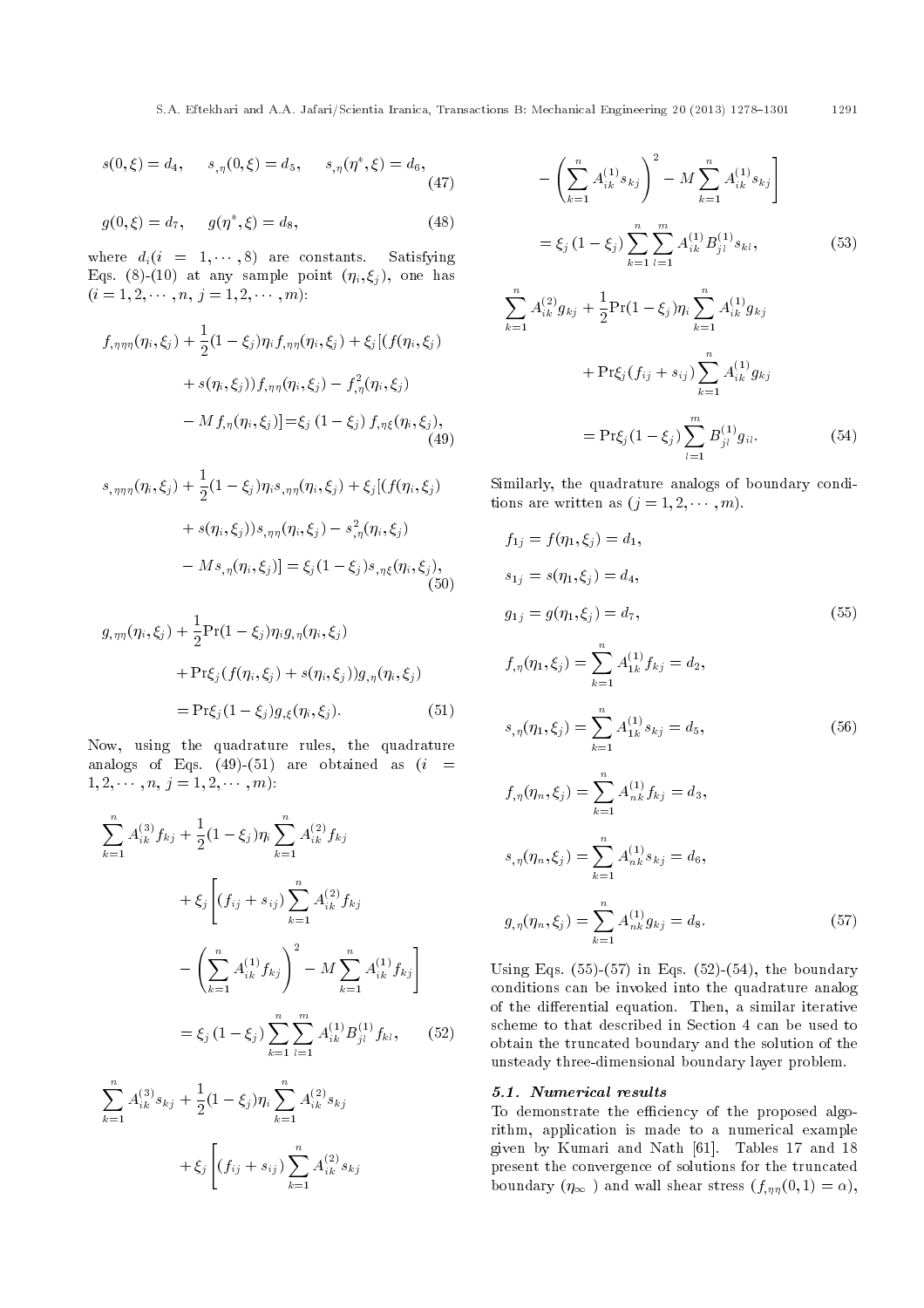| $m^{\rm b}$<br>$n^{\rm c}=20$<br>$n = 23$<br>$n=25$<br>$n=28$<br>$n=31$<br>$n=35$<br>$\mathfrak{c}$<br>$\overline{2}$<br>10.10968<br>10.11155<br>10.11160<br>10.11163<br>10.11163<br>10.11163<br>3<br>10.10968<br>10.11155<br>10.11160<br>10.11163<br>10.11163<br>10.11163<br>0.25<br>10.10968<br>10.11155<br>10.11160<br>10.11163<br>10.11163<br>10.11163<br>$\overline{4}$<br>5<br>10.10968<br>10.11163<br>10.11155<br>10.11160<br>10.11163<br>10.11163<br>$\overline{2}$<br>9.23031<br>9.23371<br>9.23384<br>9.23391<br>9.23391<br>9.23391<br>3<br>9.23371<br>9.23391<br>9.23391<br>9.23391<br>9.23031<br>9.23384<br>0.50<br>9.23031<br>9.23371<br>9.23384<br>9.23391<br>9.23391<br>9.23391<br>$\overline{4}$<br>$\overline{5}$<br>9.23031<br>9.23371<br>9.23384<br>9.23391<br>9.23391<br>9.23391<br>$\overline{2}$<br>8.59079<br>8.59587<br>8.59556<br>8.59577<br>8.59587<br>8.59587<br>3<br>8.59079<br>8.59556<br>8.59577<br>8.59587<br>8.59587<br>8.59587<br>0.75<br>8.59577<br>8.59587<br>8.59587<br>8.59587<br>8.59079<br>8.59556<br>$\overline{4}$<br>5<br>8.59079<br>8.59556<br>8.59587<br>8.59577<br>8.59587<br>8.59587 |  |  |  |  |
|------------------------------------------------------------------------------------------------------------------------------------------------------------------------------------------------------------------------------------------------------------------------------------------------------------------------------------------------------------------------------------------------------------------------------------------------------------------------------------------------------------------------------------------------------------------------------------------------------------------------------------------------------------------------------------------------------------------------------------------------------------------------------------------------------------------------------------------------------------------------------------------------------------------------------------------------------------------------------------------------------------------------------------------------------------------------------------------------------------------------------------|--|--|--|--|
|                                                                                                                                                                                                                                                                                                                                                                                                                                                                                                                                                                                                                                                                                                                                                                                                                                                                                                                                                                                                                                                                                                                                    |  |  |  |  |
|                                                                                                                                                                                                                                                                                                                                                                                                                                                                                                                                                                                                                                                                                                                                                                                                                                                                                                                                                                                                                                                                                                                                    |  |  |  |  |
|                                                                                                                                                                                                                                                                                                                                                                                                                                                                                                                                                                                                                                                                                                                                                                                                                                                                                                                                                                                                                                                                                                                                    |  |  |  |  |
|                                                                                                                                                                                                                                                                                                                                                                                                                                                                                                                                                                                                                                                                                                                                                                                                                                                                                                                                                                                                                                                                                                                                    |  |  |  |  |
|                                                                                                                                                                                                                                                                                                                                                                                                                                                                                                                                                                                                                                                                                                                                                                                                                                                                                                                                                                                                                                                                                                                                    |  |  |  |  |
|                                                                                                                                                                                                                                                                                                                                                                                                                                                                                                                                                                                                                                                                                                                                                                                                                                                                                                                                                                                                                                                                                                                                    |  |  |  |  |
|                                                                                                                                                                                                                                                                                                                                                                                                                                                                                                                                                                                                                                                                                                                                                                                                                                                                                                                                                                                                                                                                                                                                    |  |  |  |  |
|                                                                                                                                                                                                                                                                                                                                                                                                                                                                                                                                                                                                                                                                                                                                                                                                                                                                                                                                                                                                                                                                                                                                    |  |  |  |  |
|                                                                                                                                                                                                                                                                                                                                                                                                                                                                                                                                                                                                                                                                                                                                                                                                                                                                                                                                                                                                                                                                                                                                    |  |  |  |  |
|                                                                                                                                                                                                                                                                                                                                                                                                                                                                                                                                                                                                                                                                                                                                                                                                                                                                                                                                                                                                                                                                                                                                    |  |  |  |  |
|                                                                                                                                                                                                                                                                                                                                                                                                                                                                                                                                                                                                                                                                                                                                                                                                                                                                                                                                                                                                                                                                                                                                    |  |  |  |  |
|                                                                                                                                                                                                                                                                                                                                                                                                                                                                                                                                                                                                                                                                                                                                                                                                                                                                                                                                                                                                                                                                                                                                    |  |  |  |  |
|                                                                                                                                                                                                                                                                                                                                                                                                                                                                                                                                                                                                                                                                                                                                                                                                                                                                                                                                                                                                                                                                                                                                    |  |  |  |  |

Table 17. Convergence of solutions for the truncated boundary  $\eta_{\infty}$  for the unsteady three-dimensional boundary layer problem<sup>a</sup>  $(M = 0, \varepsilon = 10^{-5}).$ 

<sup>a</sup>: See Eqs. (8-11);

 $<sup>b</sup>$ : Number of DQM sampling points in  $\xi$ -direction;</sup>

<sup>c</sup>: Number of DQM sampling points in  $\eta$ -direction.

**Table 18.** Convergence and comparison of solutions for the wall shear stress  $f_{,\eta\eta}(0,1) = \alpha$  for the unsteady three-dimensional boundary layer problem<sup>a</sup> ( $M = 0, \ \varepsilon = 10^{-5}$ ).

| $\mathbf{c}$ | $m^{\rm b}$    | $n^{\rm c}=20$ | $n=23$     | $n=25$     | $n=28$     | $n=31$     | $n=35$     | $HAM$ [61] |
|--------------|----------------|----------------|------------|------------|------------|------------|------------|------------|
|              | $\overline{2}$ | $-1.04881$     | $-1.04882$ | $-1.04881$ | $-1.04881$ | $-1.04881$ | $-1.04881$ |            |
| 0.25         | 3              | $-1.04881$     | $-1.04882$ | $-1.04881$ | $-1.04881$ | $-1.04881$ | $-1.04881$ | $-1.04901$ |
|              | 4              | $-1.04881$     | $-1.04882$ | $-1.04881$ | $-1.04881$ | $-1.04881$ | $-1.04881$ |            |
|              | 5              | $-1.04881$     | $-1.04882$ | $-1.04881$ | $-1.04881$ | $-1.04881$ | $-1.04881$ |            |
|              | $\overline{2}$ | $-1.09310$     | $-1.09311$ | $-1.09310$ | $-1.09310$ | $-1.09310$ | $-1.09310$ |            |
| 0.50         | 3              | $-1.09310$     | $-1.09311$ | $-1.09310$ | $-1.09310$ | $-1.09310$ | $-1.09310$ | $-1.09346$ |
|              | 4              | $-1.09310$     | $-1.09311$ | $-1.09310$ | $-1.09310$ | $-1.09310$ | $-1.09310$ |            |
|              | $5^{\circ}$    | $-1.09310$     | $-1.09311$ | $-1.09310$ | $-1.09310$ | $-1.09310$ | $-1.09310$ |            |
|              | $\overline{2}$ | $-1.13451$     | $-1.13451$ | $-1.13449$ | $-1.13449$ | $-1.13449$ | $-1.13449$ |            |
| 0.75         | 3              | $-1.13451$     | $-1.13451$ | $-1.13449$ | $-1.13449$ | $-1.13449$ | $-1.13449$ | $-1.13491$ |
|              | 4              | $-1.13451$     | $-1.13451$ | $-1.13449$ | $-1.13449$ | $-1.13449$ | $-1.13449$ |            |
|              | 5              | $-1.13451$     | $-1.13451$ | $-1.13449$ | $-1.13449$ | $-1.13449$ | $-1.13449$ |            |

<sup>a</sup>: See Eqs. (8-11);

 $<sup>b</sup>$ : Number of DQM sampling points in  $\xi$ -direction;</sup>

<sup>c</sup>: Number of DQM sampling points in  $\eta$ -direction.

with n and m, for three different values of  $c$  (see Eq. (11) for details). The HAM solutions of [61] are also included for comparison. It can be seen from Tables 17 and 18 that the present method can produce accurate converged solutions with  $n = 28$  and  $m = 2$ .

In Table 19, the results for the truncated boundary,  $\eta_{\infty}$ , and the wall shear stresses,  $f_{nn}(0, 1) = \alpha$  and  $s_{nn}(0,1) = \beta$ , are compared with those of [61,90]. The agreement between the results of the present method and those of [61,90] is excellent. In Table 20, the convergence and accuracy of solutions for  $g_{,\eta}(0,1) = \gamma$ are studied. The results are compared with numerical and HAM solutions of [61]. It can be seen that the results of the proposed formulation converge very quickly and agree well with those of [61]. These results confirm the correctness of the proposed procedure for solving unsteady three-dimensional boundary layer problems.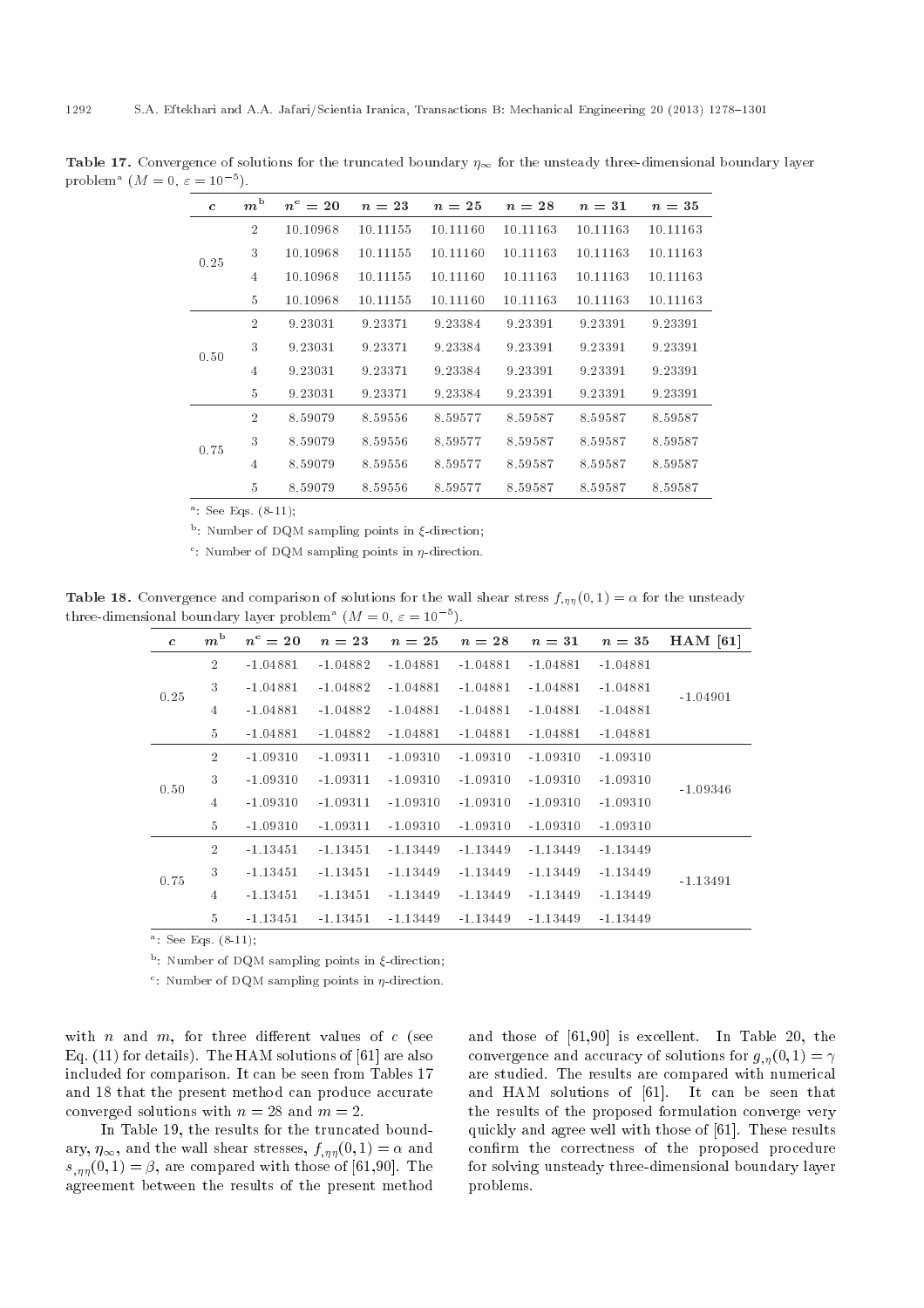**Table 19.** Computed results for the truncated boundary  $\eta_{\infty}$  and the wall shear stresses  $f_{\eta\eta}(0,1) = \alpha$ ,  $s_{\eta\eta}(0,1) = \beta$  for the unsteady three-dimensional boundary layer problem<sup>a</sup> ( $M = 0$ ,  $\varepsilon = 10^{-5}$ ,  $n = 31$ ,  $m = 2$ ).

|              |             |           | Present  |                  |           | Ref. [90] | $\operatorname{Ref.} \left[ 61 \right]$ |          |
|--------------|-------------|-----------|----------|------------------|-----------|-----------|-----------------------------------------|----------|
| $\mathbf{c}$ | $N^{\rm b}$ | $-\alpha$ | $-\beta$ | $-\eta_{\infty}$ | $-\alpha$ | $-\beta$  | $-\alpha$                               | $-\beta$ |
| 0.0          | 41          | 1.00000   | 0.00000  | 11.51352         | 1.00000   | 0.00000   | 1.00000                                 | 0.00000  |
| 0.1          | 52          | 1.02026   | 0.06685  | 10.85150         | 1.02025   | 0.06684   | 1.02026                                 | 0.06685  |
| 0.2          | 42          | 1.03950   | 0.14874  | 10.33381         | 1.03949   | 0.14873   | 1.03950                                 | 0.14874  |
| 0.3          | 43          | 1.05796   | 0.24336  | 9.90832          | 1.05795   | 0.24335   | 1.05796                                 | 0.24336  |
| 0.4          | 48          | 1.07579   | 0.34921  | 9.54726          | 1.07578   | 0.34920   | 1.07580                                 | 0.34922  |
| 0.5          | 38          | 1.09310   | 0.46521  | 9.23391          | 1.09309   | 0.46520   | 1.09311                                 | 0.46521  |
| 0.6          | 55          | 1.10995   | 0.59053  | 8.95739          | 1.10994   | 0.59052   | 1.10995                                 | 0.59053  |
| 0.7          | 31          | 1.12640   | 0.72453  | 8.71021          | 1.12639   | 0.72453   | 1.12640                                 | 0.72455  |
| 0.8          | 54          | 1.14249   | 0.86669  | 8.48696          | 1.14248   | 0.86668   | 1.14250                                 | 0.86670  |
| 0.9          | 37          | 1.15826   | 1.01654  | 8.28361          | 1.15825   | 1.01653   | 1.15827                                 | 1.01655  |
| 1.0          | 46          | 1.17372   | 1.17372  | 8.09709          | 1.17372   | 1.17372   | 1.17374                                 | 1.17374  |

<sup>a</sup>: See Eqs. (8-11);

<sup>b</sup>: Number of iterations.

**Table 20.** Convergence and comparison of solutions for  $g_{,n}(0,1) = \gamma$  for the unsteady three-dimensional boundary layer problem<sup>a</sup>  $(M = 0, \Pr = 0.7, \varepsilon = 10^{-5}, m = 2).$ 

|              |            |            | Numeric [61] | $HAM$ [61] |            |            |            |
|--------------|------------|------------|--------------|------------|------------|------------|------------|
| $\mathbf{c}$ | $m=20$     | $m=23$     | $m=25$       | $m=28$     | $m=31$     |            |            |
| 0.0          | $-0.45410$ | $-0.45410$ | $-0.45410$   | $-0.45410$ | $-0.45410$ | $-0.45446$ | $-0.45465$ |
| 0.25         | $-0.52104$ | $-0.52104$ | $-0.52104$   | $-0.52104$ | $-0.52104$ | $-0.52111$ | $-0.52136$ |
| 0.5          | $-0.57585$ | $-0.57585$ | $-0.57585$   | $-0.57585$ | $-0.57585$ | $-0.57582$ | $-0.57603$ |
| 0.75         | $-0.62391$ | $-0.62391$ | $-0.62391$   | $-0.62391$ | $-0.62391$ | $-0.62383$ | $-0.62406$ |
| 1.0          | $-0.66744$ | $-0.66743$ | $-0.66743$   | $-0.66743$ | $-0.66743$ | $-0.66734$ | $-0.66757$ |
|              |            |            |              |            |            |            |            |

<sup>a</sup>: See Eqs.  $(8)$ - $(11)$ .

## 6. Solution of the Blasius boundary layer equation by reducing Blasius boundary value problem to a pair of initial-value problems

The Blasius boundary value problem can be reduced to a pair of initial value problems by means of a group of transformations [87]. The initial value problems are given by:

$$
g'''(\xi) + \frac{1}{2}g(\xi)g''(\xi) = 0,
$$
\n(58)

with initial conditions:

$$
g(0) = g'(0) = 0, \qquad g''(0) = 1. \tag{59}
$$

And:

$$
f'''(\xi) + \frac{1}{2}f(\xi)f''(\xi) = 0,
$$
\n(60)

with initial conditions:

$$
f(0) = f'(0) = 0, \qquad f''(0) = [g'(\infty)]^{-3/2}.
$$
 (61)

These equations suggest a transformation of the form  $[87]$ :

$$
g(\xi) = \lambda^{-1/3} f(\eta), \qquad \xi = \lambda^{1/3} \eta,
$$
  

$$
\lambda = [g'(\infty)]^{-3/2}.
$$
 (62)

It is noted that  $g(\xi)$  is a bounded continuous function and, thus,  $g'(\infty)$  does exist. Let:

$$
g'(\infty) = \lim_{\xi \to \infty} g'(\xi) = L. \tag{63}
$$

It can be seen that if we solve Eq. (58) for  $g(\xi)$  and determine the magnitude of  $L$ , then we can obtain the solution of the Blasius equation from Eq. (60).

## 6.1. DQ analogs of resulting initial value problems

The initial value problems given in Eqs. (58) and (60) can both be described by the following general initial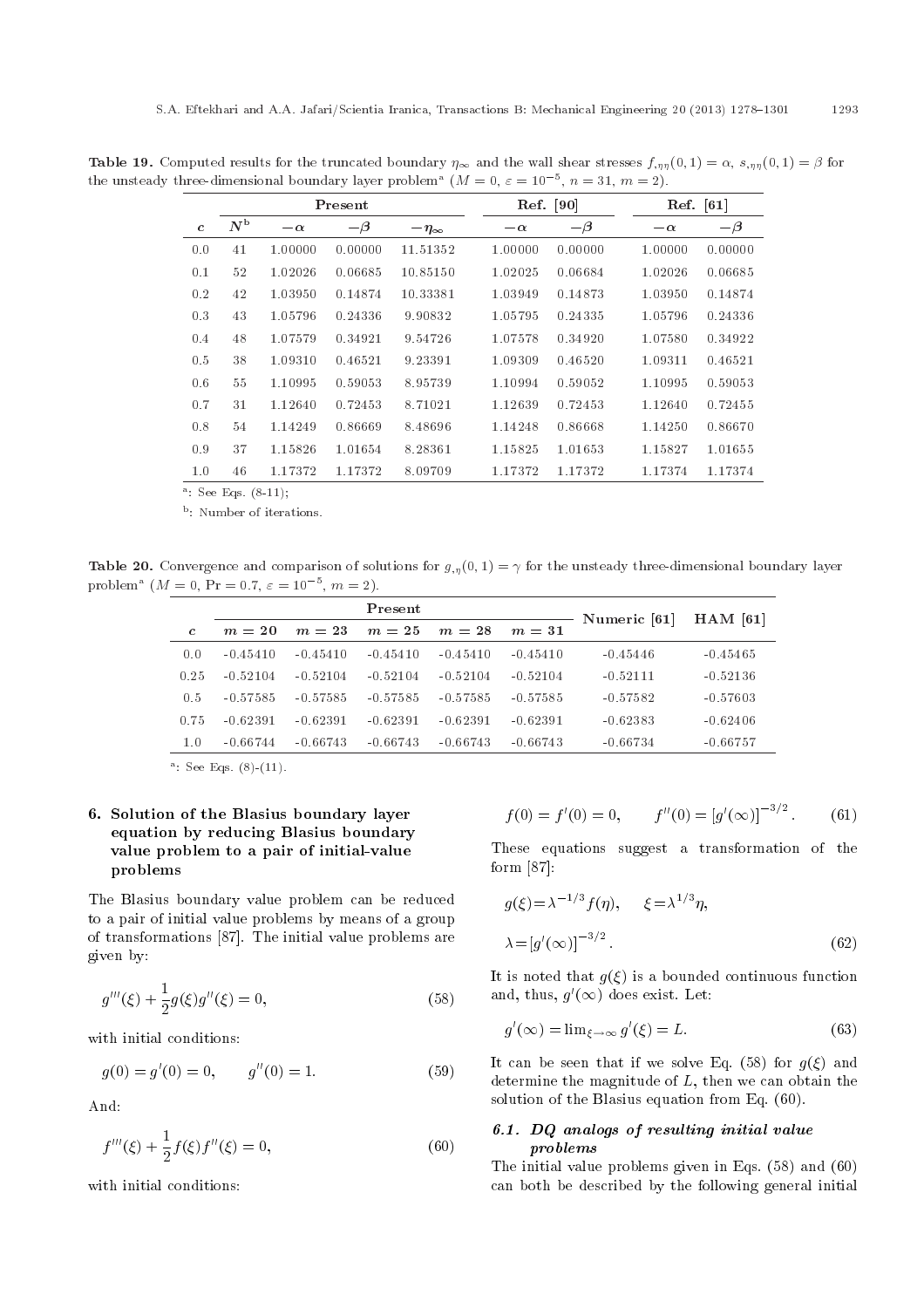value problem:

$$
\dddot{F}(t) + \frac{1}{2}F(t)\ddot{F}(t) = 0,
$$
\n(64)

with initial conditions:

$$
F(0) = F_0,
$$
  $\dot{F}(0) = \dot{F}_0,$   $\ddot{F}(0) = \ddot{F}_0,$  (65)

where  $F_0$ ,  $\dot{F}_0$  and  $\ddot{F}_0$  are constants.

The third-order initial-value problem (Eq. (64)) can be converted into a set of first-order initial-value problems as in the following:

$$
\begin{cases}\n\dot{x} = y \\
\dot{y} = z \\
\dot{z} = -\frac{1}{2}xz\n\end{cases}
$$
\n(66)

with initial conditions:

$$
x(0) = F_0, \t y(0) = \dot{F}_0, \t z(0) = \ddot{F}_0.
$$
 (67)

From the quadrature rule, Eq.  $(14)$ , the first-order derivative of functions  $x, y$ , and  $z$  can be expressed as:

$$
\dot{x}_i = \sum_{j=1}^m A_{ij}^{(1)} x_j, \qquad \dot{y}_i = \sum_{j=1}^m A_{ij}^{(1)} y_j,
$$
  

$$
\dot{z}_i = \sum_{j=1}^m A_{ij}^{(1)} z_j, \qquad i = 1, 2, \cdots, m.
$$
 (68)

Satisfying Eq. (66) at any sample time point,  $t = t_i$ , and substituting the quadrature rules given in Eq. (68) into results, gives:

$$
\begin{cases}\n\sum_{j=1}^{m} A_{ij}^{(1)} x_j = y_i \\
\sum_{j=1}^{m} A_{ij}^{(1)} y_j = z_i & i = 1, 2, \cdots, m \\
\sum_{j=1}^{m} A_{ij}^{(1)} z_j = -\frac{1}{2} x_i z_i\n\end{cases}
$$
\n(69)

Applying the initial conditions (given in Eq. (67)) in Eq. (69) yields:

$$
\begin{cases}\n\sum_{j=2}^{m} A_{ij}^{(1)} x_j + A_{i1}^{(1)} F_0 = y_i \\
\sum_{j=2}^{m} A_{ij}^{(1)} y_j + A_{i1}^{(1)} \dot{F}_0 = z_i \qquad i = 2, 3, \cdots, m \\
\sum_{j=2}^{m} A_{ij}^{(1)} z_j + A_{i1}^{(1)} \ddot{F}_0 = -\frac{1}{2} x_i z_i\n\end{cases}
$$
\n(70)

Clearly, Eq. (70) is a nonlinear system of algebraic equations which can be solved using various iterative methods. In this study, we used the Newton-Raphson method to solve the system (70). Again we observed that only 3-5 iterations are sufficient to achieve accurate solutions using the Newton-Raphson method.

### 6.2. A step-by-step DQ in time

For initial value problems, if the while time domain of interest is discretized simultaneously, many unknowns have to be solved simultaneously. As a result, it is more convenient to apply the DQM as a step-bystep time integration scheme to advance the solutions progressively over the time domain of interest [75-80]. In this technique, the time domain of interest is first divided into a number of time elements. The DQM is then applied to each time element independently. The results at the end of each time element will then be used as initial conditions for the next time element (for more details, see [75-80]).

#### 6.3. Numerical results and discussion

As mentioned earlier, we should first determine the magnitude of  $L$  (defined in Eq. (63)). This parameter can be obtained using the solution of Eq. (58). To solve Eq. (58) using the scheme described in Section 6.2, we divide the time domain into  $n_T$  equal length DQM time elements with  $m$  sample time points (per DQM time element). The total number of sample time points and the average time step can be obtained as [75-79]:

$$
M_{\text{tot}} = n_T(m-1) + 1,\t\t(71)
$$

$$
\Delta t = T/(M_{\text{tot}} - 1) = T/(n_T(m - 1)), \tag{72}
$$

where  $T$  is the length of the time span. Figure 1 presents the variations of  $g'(t)$ , with respect to t, for different values of  $n_T$  and m. It can be seen that the DQM solutions converge rapidly by increasing  $n_T$ and/or  $m$ . It is clear that by increasing the number of time elements, a smaller number of sampling time points is required to achieve accurate solutions. Note that the DQM solution results at  $m$  time points are utilized to obtain the solutions at all the time domains via the Lagrange interpolation scheme. Thus, we are able to find a continuous representation for function  $g'(t)$  using the Lagrange interpolation scheme.

It is interesting to note that the DQM yields converged and rather accurate solutions using only  $m = 3$  time points. From Figure 1, it can also be seen that as t increases,  $g'(t)$  approaches a constant value. This constant value is actually the magnitude of L. Note that in cases shown in Figure 1, the value of t is in the range  $0 \le t \le 7.5$ . It is clear that in order to determine the magnitude of  $L(= g'(\infty))$ , it is not necessary to solve the initial-value problem (58) in all the time domains,  $0 \leq t \leq \infty$ . For instance,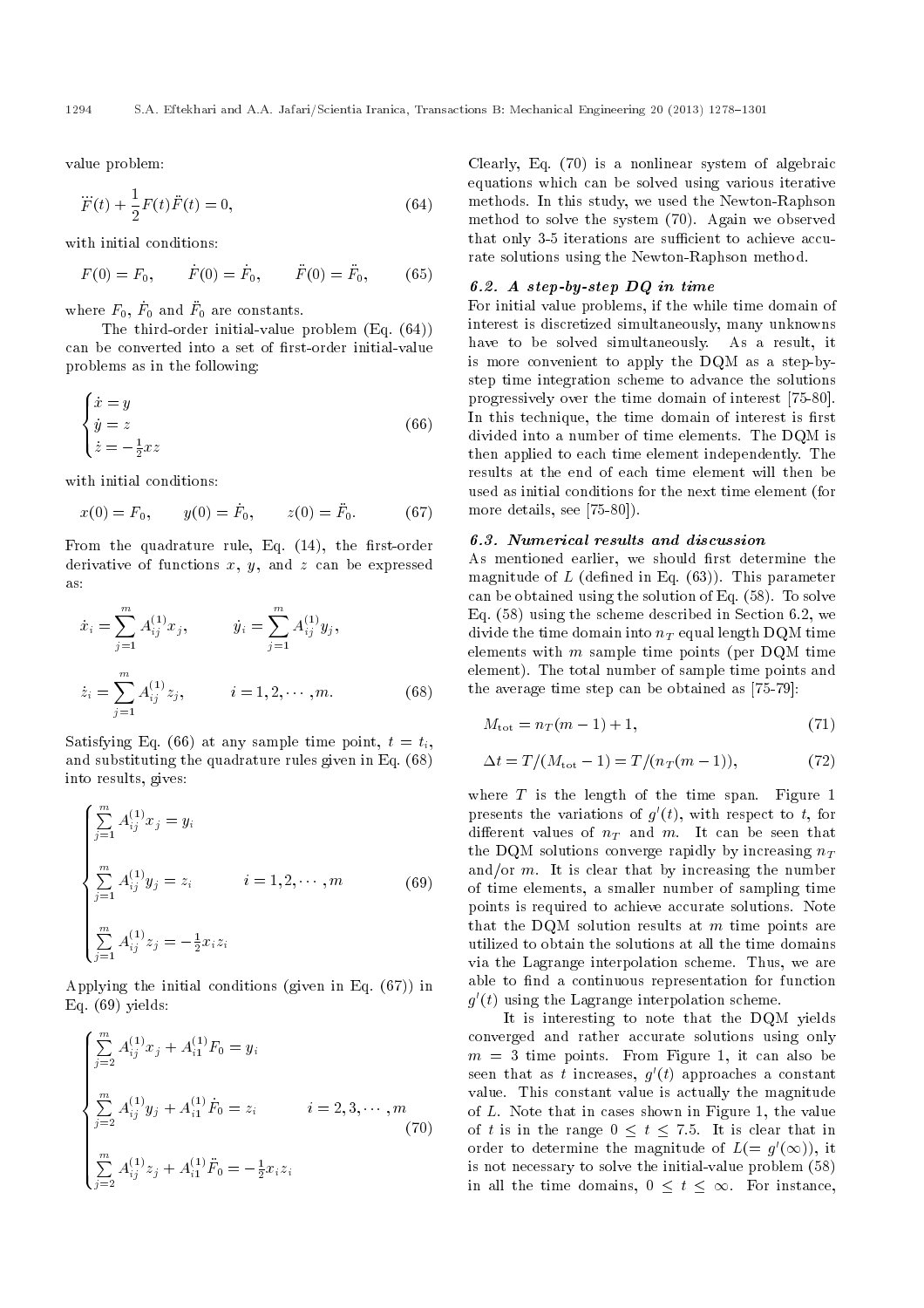

**Figure 1.** Convergence of DQM solutions with respect to the number of sample time points,  $m$ , and number of time elements,  $n_T$ .

| <b>Table 21.</b> Convergence of solutions for $L = g'(t_{\infty})$ $(n_T = 100)$ . |  |
|------------------------------------------------------------------------------------|--|
|------------------------------------------------------------------------------------|--|

|               |       |        | $m \t t_{\infty} = 4.5 \t t_{\infty} = 5.5 \t t_{\infty} = 7.0$ | $t_{\infty} = 8.0$ | $t_{\infty} = 9.0$ | $t_{\infty} = 9.25$ | $t_{\infty} = 9.75$ | $t_{\infty} = 10.0$ |
|---------------|-------|--------|-----------------------------------------------------------------|--------------------|--------------------|---------------------|---------------------|---------------------|
| 3             | 2.085 | 2.0854 | 2.0854                                                          | 2.0854             | 2.0853             | 2.0853              | 2.0853              | 2.0853              |
| 4             | 2.085 | 2.0854 | 2.08541                                                         | 2.08541            | 2.08541            | 2.08541             | 2.08541             | 2.08541             |
| $\mathcal{D}$ | 2.085 | 2.0854 | 2.08540917                                                      | 2.08540917         | 2.08540917         | 2.08540917          | 2.08540917          | 2.08540917          |
| 6.            | 2.085 | 2.0854 | 2.08540917                                                      | 2.0854091764       | 2.0854091764       | 2.0854091764        | 2.0854091764        | 2.0854091764        |
|               | 2.085 | 2.0854 | 2 08540917                                                      | 2.0854091764       | 2.085409176438     | 2.085409176438      | 2.085409176438      | 2.085409176438      |

as seen from Figure 1, one can solve the problem at the interval  $0 \leq t \leq 7.5$  to find an approximation for L. In general, one can solve the problem in the time interval  $0 \leq t \leq t_{\infty}$ , where the magnitude of  $t_{\infty}$  depends on the desired level of convergence and accuracy. This can be clearly seen from the results shown in Table 21. These results are obtained using  $n_T = 100$  and different values of m. From Table 21, one also sees that the accuracy of solutions for L will be improved by increasing the magnitude of  $t_{\infty}$ . The best results with shown tolerance values can be achieved when  $t_{\infty} = 9$ . On the other hand, from Table 21, one sees that the DQM cannot produce highly accurate solutions when the number of sampling points is too small.

The convergence of solutions for  $L = g'(9)$  is studied in Table 22. It can be seen that the DQM results converge quickly without instability for an increase in  $n_T$  and m. It can also be observed that by increasing the number of sample time points (i.e., m), a smaller number of time elements (i.e.,  $n_T$ ) are required to obtain solutions with identical accuracies. Besides, when  $m$  is too small, the rate of convergence is too slow and very large values of  $n<sub>T</sub>$  are required to achieve accurate solutions. In other words, the rate of convergence of the solutions is more sensitive to  $m$ than to  $n_T$ . Thus, to obtain accurate solutions with a reasonable time step size, one should first choose the correct value of m and then increase  $n_T$  to reach the required level of accuracy. From Table 22, it is also observed that the magnitude of L is found to be converged up to 13 significant figures for a small grid size of  $m = 8$ .

In Table 23, the DQM solutions are compared with those of the Runge-Kutta scheme for fixed time step sizes. By comparing the DQM results with those of the Runge-Kutta scheme, one can conclude that the DQM can produce much better accuracy than the Runge-Kutta scheme using larger time step sizes. This illustrates the superiority of the DQM time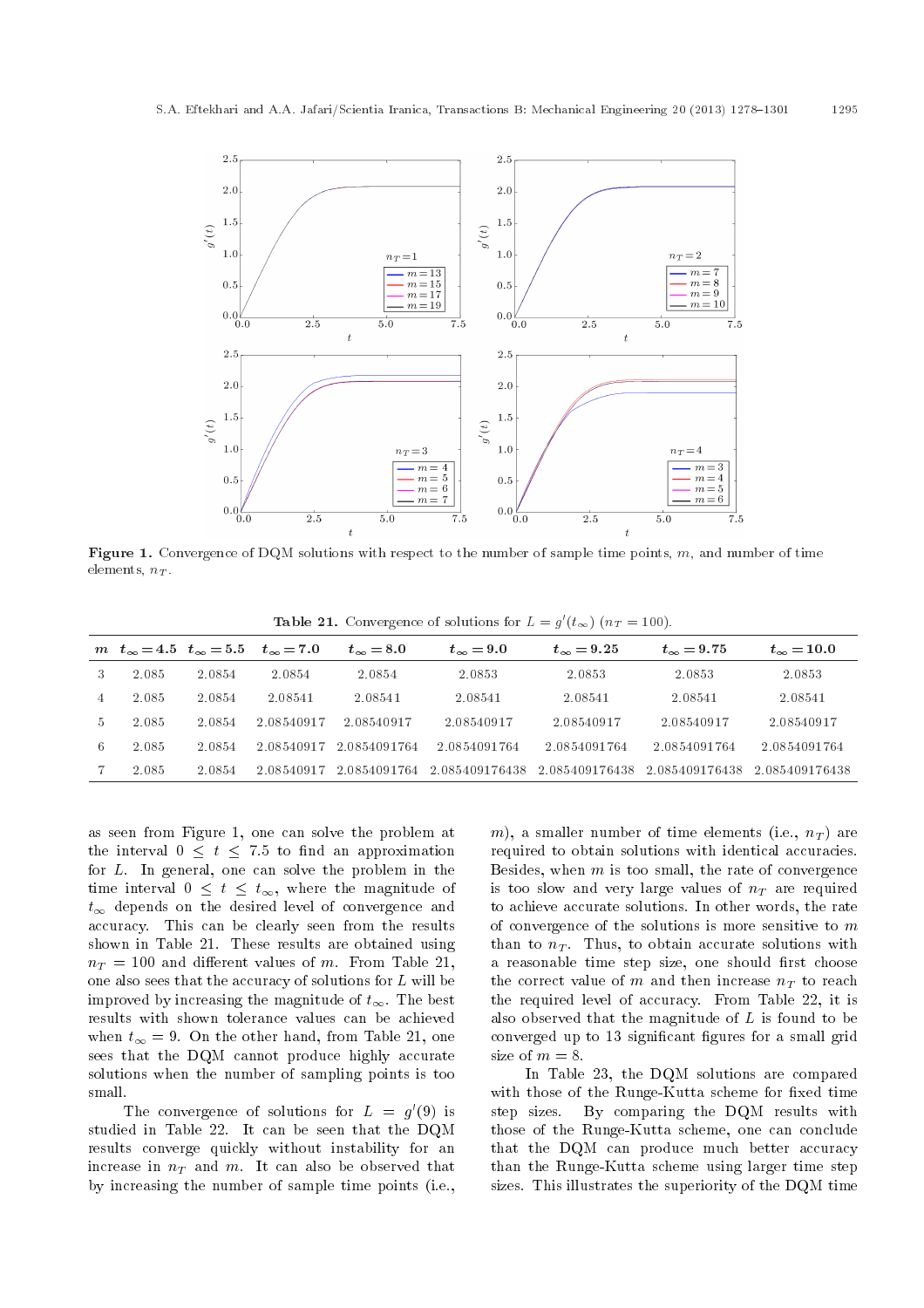| $\boldsymbol{m}$ | $n_T=5$                     | $n_T=10$                    | $n_T=15$                    | $n_T=20$                    | $n_T=25$       | $n_T=30$       |
|------------------|-----------------------------|-----------------------------|-----------------------------|-----------------------------|----------------|----------------|
| 6                | 2.085385346564              | 2.085405436352              | 2.085408770267              | 2.085409090448              | 2.085409150269 | 2.085409166448 |
|                  | 2.085509533172              | 2.085409508201              | 2.085409206551              | 2.085409181810              | 2.085409177842 | 2.085409176906 |
| 8                | 2.085400798745              | 2.085409178934              | 2.085409176482              | 2.085409176438 <sup>a</sup> | 2.085409176437 | 2.085409176438 |
| 9                | 2.085406119885              | 2.085409175764              | 2.085409176418              | 2.085409176436              | 2.085409176438 | 2.085409176438 |
| 10               | 2.085409540756              | 2.085409176502              | 2.085409176440              | 2.085409176438              | 2.085409176438 | 2.085409176438 |
| 11               | 2.085409242435              | 2.085409176441              | 2.085409176438 <sup>b</sup> | 2.085409176438              | 2.085409176438 | 2.085409176438 |
| 12               | 2.085409167931              | 2.085409176438 <sup>c</sup> | 2.085409176438              | 2.085409176438              | 2.085409176438 | 2.085409176438 |
| 15               | 2 085409176444              | 2.085409176438              | 2.085409176438              | 2 085409176438              | 2 085409176438 | 2.085409176438 |
| 17               | 2.085409176438 <sup>d</sup> | 2.085409176438              | 2 085409176438              | 2.085409176438              | 2 085409176438 | 2.085409176438 |

**Table 22.** Convergence of solutions for  $L = g'(9)$ .

<sup>a</sup>:  $\Delta t = 0.0642857$ ; <sup>b</sup>:  $\Delta t = 0.06$ ; <sup>c</sup>:  $\Delta t = 0.081818$ ; <sup>d</sup>:  $\Delta t = 0.1125$ .

**Table 23.** Comparison of DQM solutions for  $L = g'(9)$  with those of Runge-Kutta scheme for a fixed time step size.

| Method      | $\Delta t = 0.1125$ | $\Delta t = 0.081818$ | $\Delta t = 0.0642857$ | $\Delta t = 0.06$ | $\Delta t = 0.003$ |
|-------------|---------------------|-----------------------|------------------------|-------------------|--------------------|
| Present     | 2 085409176438      | 2 085409176438        | 2 085409176438         | 2.085409176438    | - 2.085409176438   |
| Runge-Kutta | 2.085408947590      | 2.085409109185        | 2.085409150100         | 2.085409156321    | 2.085409176438     |

**Table 24.** Convergence of solutions for the wall shear stress  $f''(0) = \alpha$  for the Blasius equation  $(nT = 1)$ .

| $m=2$           | $m = 3$                                                                                             | $m = 4$ | $m=5$ | $m=6$ | $m =$ |
|-----------------|-----------------------------------------------------------------------------------------------------|---------|-------|-------|-------|
| 0.3320573362152 | $-$ 0.3320573362152 $-$ 0.3320573362152 $-$ 0.3320573362152 $-$ 0.3320573362152 $-$ 0.3320573362152 |         |       |       |       |

integration method over the classical Runge-Kutta scheme.

Now, using the value of  $L = g'(\infty) \cong g'(9)$ , we are able to solve Eq. (60) with the boundary conditions given in Eq. (61). Note that Eq. (60) can be solved in any arbitrary domain of interest. Since we are interested in determining the wall shear stress,  $f''(0) =$  $\alpha$ , for the Blasius equation by the proposed method, we solved Eq.  $(60)$  in the interval  $[0, 0.1]$ . Table 24 demonstrates the convergence of solutions with respect to the number of sampling points. Only one DQM time element is used. An excellent convergence rate can be observed. It is interesting to note that the DQM can yield highly accurate solutions for the present problem using only  $m = 2$  time points. Note that  $m = 2$  is the smallest number of sample time points that can be used in the DQM for the solution of the present problem. The reason for this is that the present problem is a third-order nonlinear differential equation and has three initial conditions at the initial time point.

## 7. Conclusion

In this paper, a general formulation based on the DQM is proposed for solving general boundary layer problems. At first, a general formulation is presented for solving Blasius, Sakiadis, Falkner-Skan, MHD Falkner-Skan and Jeffery-Hamel boundary layer problems. An iterative DQM is also presented for solving unsteady, two-dimensional and three-dimensional, boundary layer problems. Finally, a simple scheme is proposed for solving the Blasius boundary layer equation. The efficiency, accuracy and convergence of the proposed formulation for solving general boundary layer problems are investigated and analyzed. It is shown that the proposed iterative DQM can predict the behavior of the general boundary layer accurately.

#### References

- 1. Schiliching, H., Boundary Layer Theory, 8th Ed., McGraw-Hill Inc (2004).
- 2. Howarth, L. "On the solution of the laminar boundary layer equations", Proc. Royal Soc. London, 164, pp. 547-579 (1938).
- 3. Asaithambi, A. "Solution of the Falkner-Skan equation by recursive evaluation of Taylor coefficients",  $J$ . Comput. Appl. Math., 176, pp. 203-214 (2005).
- 4. Liao, S.J. \A kind of approximate solution technique which does not depend upon small parameters, Part 2: an application in fluid mechanics", Int. J. Non-Linear Mech., 32(5), pp. 815-822 (1997).
- 5. Liao, S.J. "An explicit, totally analytic solution of laminar viscous flow over a semi-infinite flat plate", Commun. Nonlinear Sci. Numer. Simulat., 3(2), pp. 53-57 (1998).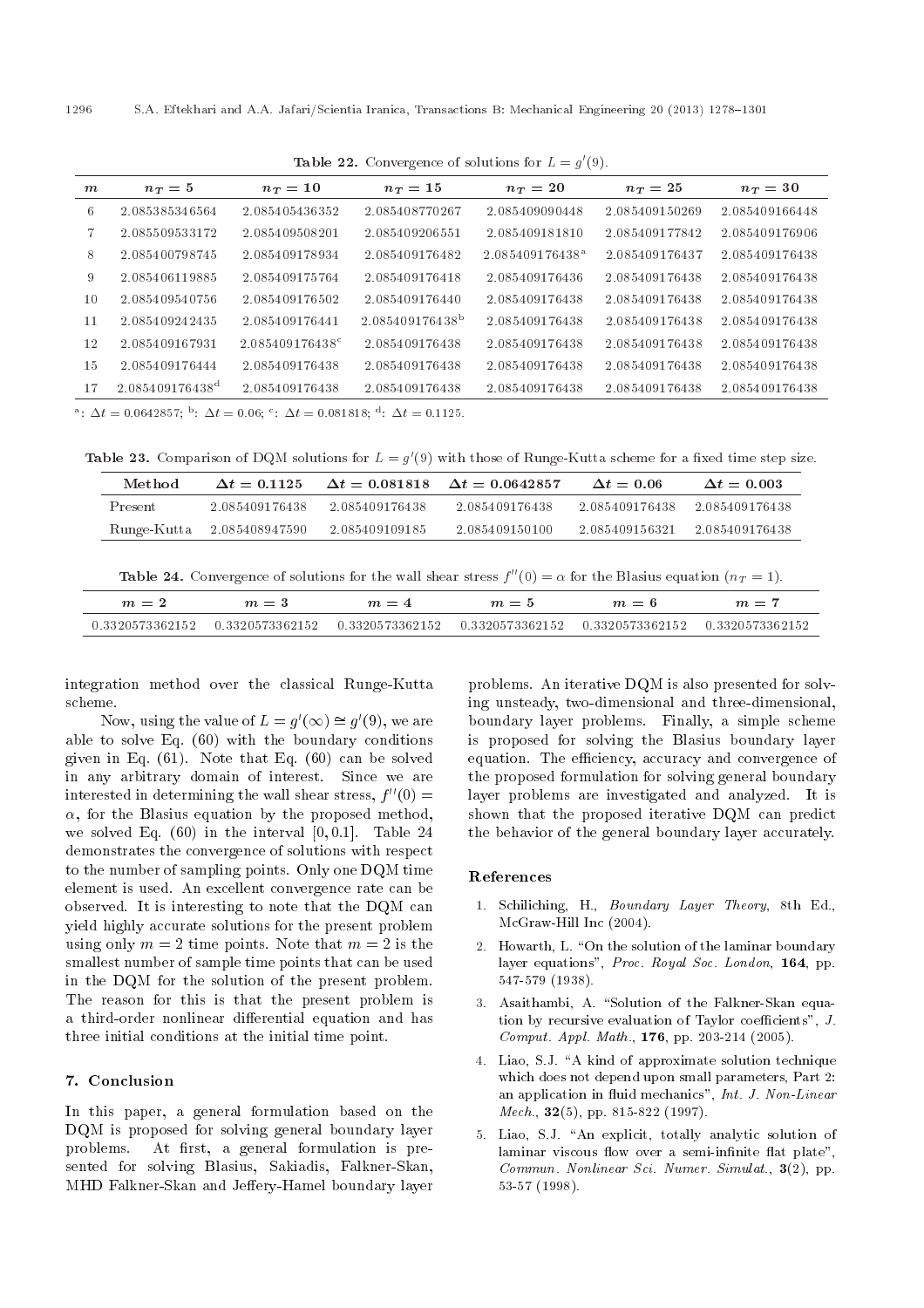- 6. Liao, S.J. \A uniformly valid analytic solution of two dimensional viscous flow over a semi-infinite flat plate", J. Fluid Mech., 385, pp. 101-128 (1999).
- 7. He, J. "A new approach to nonlinear partial differential equations", Commun. Nonlinear Sci. Numer. Simulat.,  $2(4)$ , pp. 230-235 (1997).
- 8. He, J. "Approximate analytical solution of Blasius equation", Commun. Nonlinear Sci. Numer. Simulat., 4(1), pp. 75-78 (1999).
- 9. Allan, F.M. and Syam, M.I. "On the analytic solutions of the nonhomogeneous Blasius problem", J. Comput. Appl. Math., **182**, pp. 362-371 (2005).
- 10. Wang, L. "A new algorithm for solving classical Blasius equation", Appl. Math. Comput., 157, pp. 1-9 (2004).
- 11. Abbasbandy, S. "A numerical solution of Blasius equation by Adomian's decomposition method and comparison with homotopy perturbation method", Chaos Solit. Fract., 31, pp. 257-260 (2007).
- 12. He, J.H. "A simple perturbation approach to Blasius equation", Appl. Math. Comput., 140, pp. 217-222 (2003).
- 13. He, J.H. "Comparison of homotopy perturbation method and homotopy analysis method", Appl. Math. Comput., 156, pp. 527-539 (2004).
- 14. Kuo, B-L. "Thermal boundary-layer problems in a semi-infinite flat plate by the differential transformation method", Appl. Math. Comput., 150, pp. 303-320 (2004).
- 15. Fang, T., Guo, F. and Lee, C.F. \A note on the extended Blasius problem", Appl. Math. Lett., 19, pp. 613-617 (2006).
- 16. Cortell, R. \Numerical solution of the classical Blasius flat-plate problem", Appl. Math. Comput., 170, pp. 706-710 (2005).
- 17. Ahmad, F. "Degeneracy in the Blasius problem", Electronic J. Diff. Eq.,  $92$ , pp. 1-8 (2007).
- 18. Parand, K. and Taghavi, A. "Rational scaled generalized Laguerre function collocation method for solving the Blasius equation", J. Comput. Appl. Math.,  $233(4)$ , pp. 980-989 (2009).
- 19. Ahmad, F. and Al-Barakati, W.H. "An approximate analytic solution of the Blasius problem", Commun. Nonlinear Sci. Numer. Simulat., 14, pp. 1021-1024 (2009).
- 20. Parand, K., Dehghan, M. and Pirkhedri, A. "Sinccollocation method for solving the Blasius equation", Phys. Lett. A, 373(44), pp. 4060-4065 (2009).
- 21. Cebeci, T. and Keller, H.B. "Shooting and parallel shooting methods for solving the Falkner-Skan boundary-layer equation", J. Comput. Phys., 7, pp. 289-300 (1971).
- 22. Asaithambi, N.S. "A numerical method for the solution of the Falkner-Skan equation", Appl. Math. Comput., 81, pp. 259-264 (1997).
- 23. Zhang, J. and Chen, B. "An iterative method for solving the Falkner-Skan equation", Appl. Math. Comput., 210, pp. 215-222 (2009).
- 24. Mastro, R.A. and Voss, D.A.R.A. "A quintic spline collocation procedure for solving the Falkner-Skan boundary-layer equation", Comput. Methods Appl. Mech. Engrg., 25, pp. 129-148 (1981).
- 25. Asaithambi, A. "A finite-difference method for the Falkner-Skan equation", Appl. Math. Comput., 92, pp. 135-141 (1998).
- 26. Asaithambi, A. "A second-order finite-difference method for the Falkner-Skan equation", Appl. Math. Comput., 156, pp. 779-786 (2004).
- 27. Asaithambi, A. "Numerical solution of the Falkner-Skan equation using piecewise linear functions", Appl. Math. Comput., 159, pp. 267-273 (2004).
- 28. Elgazery, N.S. " Numerical solution for the Falkner-Skan equation", Chaos Solit. Fract., 35, pp. 738-746 (2008).
- 29. Alizadeh, E., Farhadi, M., Sedighi, K., Ebrahimi-Kebria, H.R. and Ghafourian, A. "Solution of the Falkner-Skan equation for wedge by adomian decomposition method", Commun. Nonlinear Sci. Numer. Simulat., **14**, pp. 724-733 (2009).
- 30. Yao, B. and Chen, J. "Series solution to the Falkner-Skan equation with stretching boundary", Appl. Math. Comput., 208, pp. 156-164 (2009).
- 31. Allan, F.M. and Al Mdallal, Q. "Series solutions of the modied Falkner-Skan equation", Int. J. Open Problems Compt. Math., 4(2), pp. 189-198 (2011).
- 32. Zhu, S., Wu, Q. and Cheng, X. \ Numerical solution of the Falkner-Skan equation based on quasilinearization", Appl. Math. Comput., 215, pp. 2472-2485 (2009).
- 33. Rosales-Vera, M. and Valencia, A. "Solutions of Falkner-Skan equation with heat transfer by Fourier series", Int. Commun. Heat Mass Transfer, 37, pp. 761-765 (2010)
- 34. Parand, K., Pakniat, N. and Delafkar, Z. \ Numerical solution of the Falkner-Skan equation with stretching boundary by collocation method", Int. J. Nonlinear Sci.,  $11(3)$ , pp. 275-283 (2011).
- 35. Abbasbandy, S. and Hayat, T. "Solution of the MHD Falkner-Skan flow by homotopy analysis method", Commun. Nonlinear Sci. Numer. Simulat., 14, pp. 3591-3598 (2009).
- 36. Yih, K.A. "MHD forced convection flow adjacent to a non-isothermal wedge", Int. Commun. Heat Mass Transfer,  $26(6)$ , pp. 819-27 (1999).
- 37. Ishak, A., Nazar R. and Pop, I. \MHD boundarylayer flow of a micropolar fluid past a wedge with constant wall heat flux", Commun. Nonlinear Sci. Numer. Simulat., 14, pp. 109-118 (2009).
- 38. Abbasbandy, S. and Hayat, T. "Solution of the MHD Falkner-Skan flow by Hankel-Padi method", Phys. Lett. A, 373, pp. 731-734 (2009).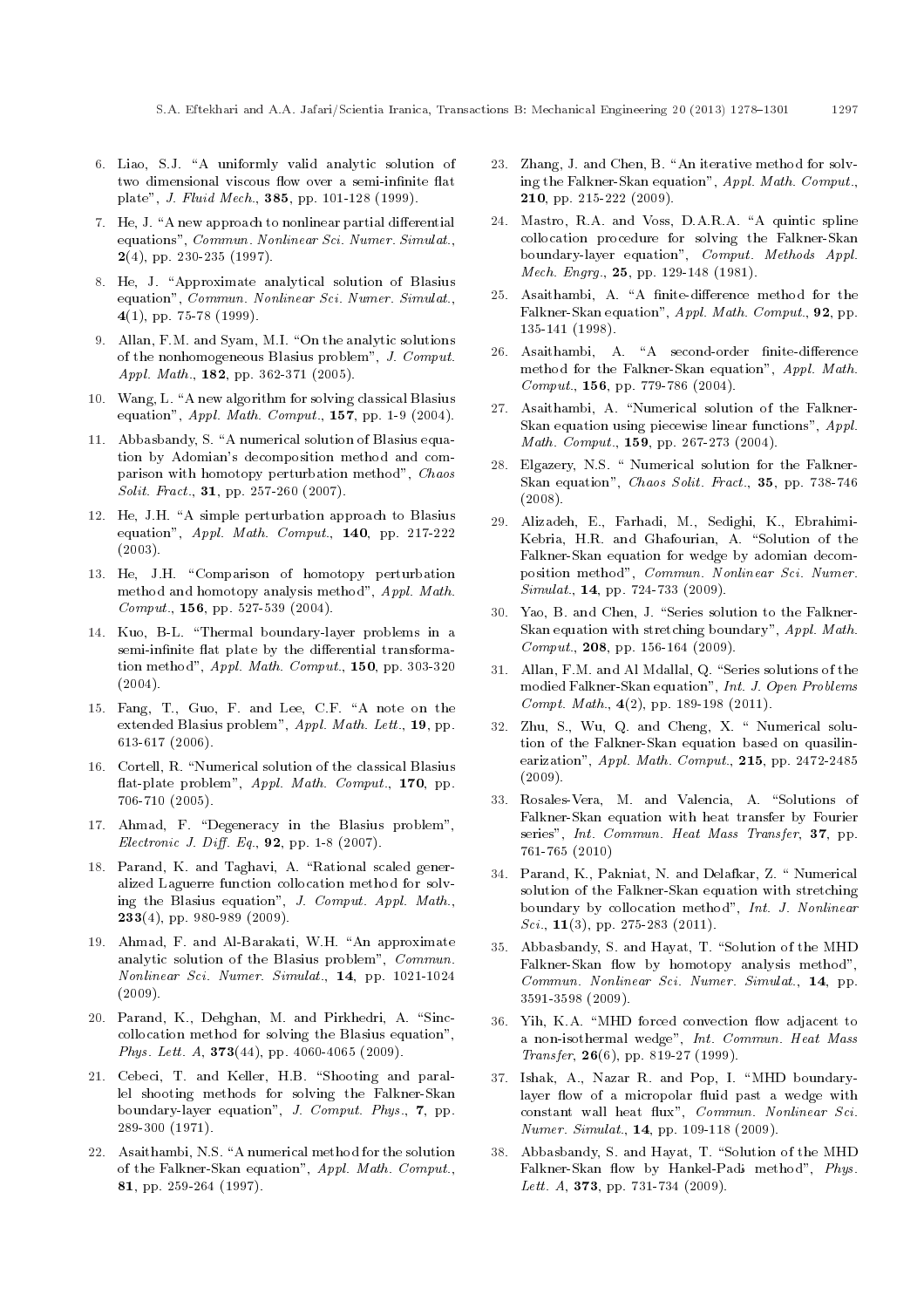- 39. Parand, K., Rezaei, A.R. and Ghaderi, S.M. "An approximate solution of the MHD Falkner-Skan flow by Hermite functions pseudospectral method", Commun. Nonlinear Sci. Numer. Simulat., 16, pp. 274-283  $(2011).$
- 40. Sakiadis, B.C. "Boundary-layer behaviour on continuous solid surfaces; boundary-layer equations for 2 dimensional and axisymmetric flow",  $AIChE$  J., 7, pp. 26-28 (1961).
- 41. Tsou, F.K., Sparrow, E.M. and Goldstein, R.J. "Flow and heat transfer in the boundary layer on a continuous moving surface", Int. J. Heat Mass Transfer, 10, pp. 219-235 (1967).
- 42. Magyari, E. \The moving plate thermometer", Int. J. Thermal Sci., 47, pp. 1436-1441 (2008).
- 43. El-Arabawy, H.A.M. "Exact solutions of mass transfer over a stretching surface with chemical reaction and suction/injection", J. Math. Statistics, 5(3), pp. 159-166 (2009).
- 44. Cortell, R. "Radiation effects for the Blasius and Sakiadis flows with a convective surface boundary condition",  $Appl. Math. Comput.$  206(2), pp. 832-840 (2008).
- 45. Bataller, R.C. \ Numerical comparisons of Blasius and Sakiadis flows",  $\textit{Matematika}$ , 26(2), pp. 187-196  $(2010).$
- 46. Ishak, A., Nazar, R. and Pop, I. "Boundary layer on a moving wall with suction and injection", Chin. Phys. Lett.,  $24(8)$ , pp. 2274-2276 (2007).
- 47. Fang, T. "A note on the unsteady boundary layers over a flat plate", *Int. J. Non-Linear Mech.*, 43, pp. 1007-1011 (2008).
- 48. Cortell, R. "Radiation effects in the Blasius flow", Appl. Math. Comput., 198, pp. 333-338 (2008).
- 49. Cortell, R. "Flow and heat transfer in a moving fluid over a moving flat surface", Theor. Fluid Dyn., 21, pp. 435-446 (2007).
- 50. Ishak, A., Nazar, N. and Pop, I. "The effects of transpiration on the flow and heat transfer over a moving permeable surface in a parallel stream", Chem. Eng. J., 148, pp. 63-67 (2009).
- 51. Liao, S. "A new branch of solutions of boundary-layer flows over an impermeable stretched plate",  $Int. J.$ Heat Mass Transfer, 48, pp. 2529-2539 (2005).
- 52. Liao, S. "A new branch of solutions of boundary-layer flows over a permeable stretching plate", Int. J. Non-Linear Mech., **42**, pp. 819-830 (2007).
- 53. Rashidi, M.M. "The modified differential transform method for solving MHD boundary-layer equations", Comput. Phys. Commun., 180, pp. 2210-2217 (2009).
- 54. Bognár, G. "Analytic solutions to the boundary layer problem over a stretching wall", Comput. Math. Appl., 61, pp. 2256-2261 (2011).
- 55. Fathizadeh, M., Madani, M., Khan, Y., Faraz, N., Yıldırım, A. and Tutkun, S. "An effective modification

of the homotopy perturbation method for MHD viscous flow over a stretching sheet", J. King Saud Univ. - Sci. (2011), doi:10.1016/j.jksus.2011.08. 003

- 56. Wang, C.Y. "The three-dimensional flow due to a stretching flat surface", Phys. Fluids, 27, pp. 1915-1917 (1984).
- 57. Ariel, P.D. "Generalized three-dimensional flow due to a stretching sheet",  $Z.$  Angew Math. Mech., 83, pp. 844-852 (2003).
- 58. Mehmood, A. and Ali, A. "Analytical solution of generalized three-dimensional flow and heat transfer over a stretching plane wall", Int. Comm. Heat Mass Transfer, 33, pp. 1243-1252 (2006).
- 59. Liao, S. "An analytic solution of unsteady boundarylayer flows caused by an impulsively stretching plate", Commun. Nonlinear Sci. Numer. Simulat., 11, pp. 326-339 (2006).
- 60. Xu, H., Liao, S-J. and Pop, I. "Series solutions of unsteady three-dimensional MHD flow and heat transfer in the boundary layer over an impulsively stretching plate",  $European. J. Mech. B/Fluids, 26, pp.$ 15-27 (2007).
- 61. Kumari, M. and Nath, G. "Analytical solution of unsteady three-dimensional MHD boundary layer flow and heat transfer due to impulsively stretched plane surfac", Commun. Nonlinear Sci. Numer. Simulat., 14, pp. 3339-3350 (2009).
- 62. Jeffery, G. B. "The two-dimensional steady motion of a viscous fluid", Phil. Mag., 6, pp. 455-465 (1915).
- 63. Hamel, G. "Spiralförmige Bewgungen zäher Fussigkeiten", Jahresber. Deutsch. Math. Verein., 25, pp. 34-60 (1916).
- 64. Makinde, O.D. and Mhone, P.Y. "Hermite-Padé approximation approach to MHD Jeffery-Hamel flows". Appl. Math. Comput., 181, pp. 966-972 (2006).
- 65. Esmaili, Q., Ramiar, A., Alizadeh, E. and Ganji, D.D. "An approximation of the analytical solution of the Jeffery-Hamel flow by decomposition method", Phys. Lett. A, 372, pp. 3434-3439 (2008).
- 66. Sheikholeslami, M., Ghanji, D.D., Ashorynejad, H.R. and Rokni, H.B. "Analytical investigation of Jeffery-Hamel flow with high magnetic field and nanoparticle by Adomian decomposition method", Appl. Math. Mech. -Engl. Ed., 33(1), pp. 25-36 (2012).
- 67. Ganji, Z.Z., Ganji, D.D. and Esmaeilpour, M. "Study on nonlinear Jeffery-Hamel flow by He's semianalytical methods and comparison with numerical results", Comput. Math. Appl., 58, pp. 2107-2116 (2009).
- 68. Domairry, DR.G., Mohsenzadeh, A. and Famouri, M. "The application of homotopy analysis method to solve nonlinear differential equation governing Jeffery-Hamel flow", Commun. Nonlinear Sci. Numer. Simu $lat., 14, pp. 85-95 (2009).$
- 69. Moghimi, S.M., Domairry, G., Soleimani, S., Ghasemi, E. and Bararnia, H. "Application of homotopy analysis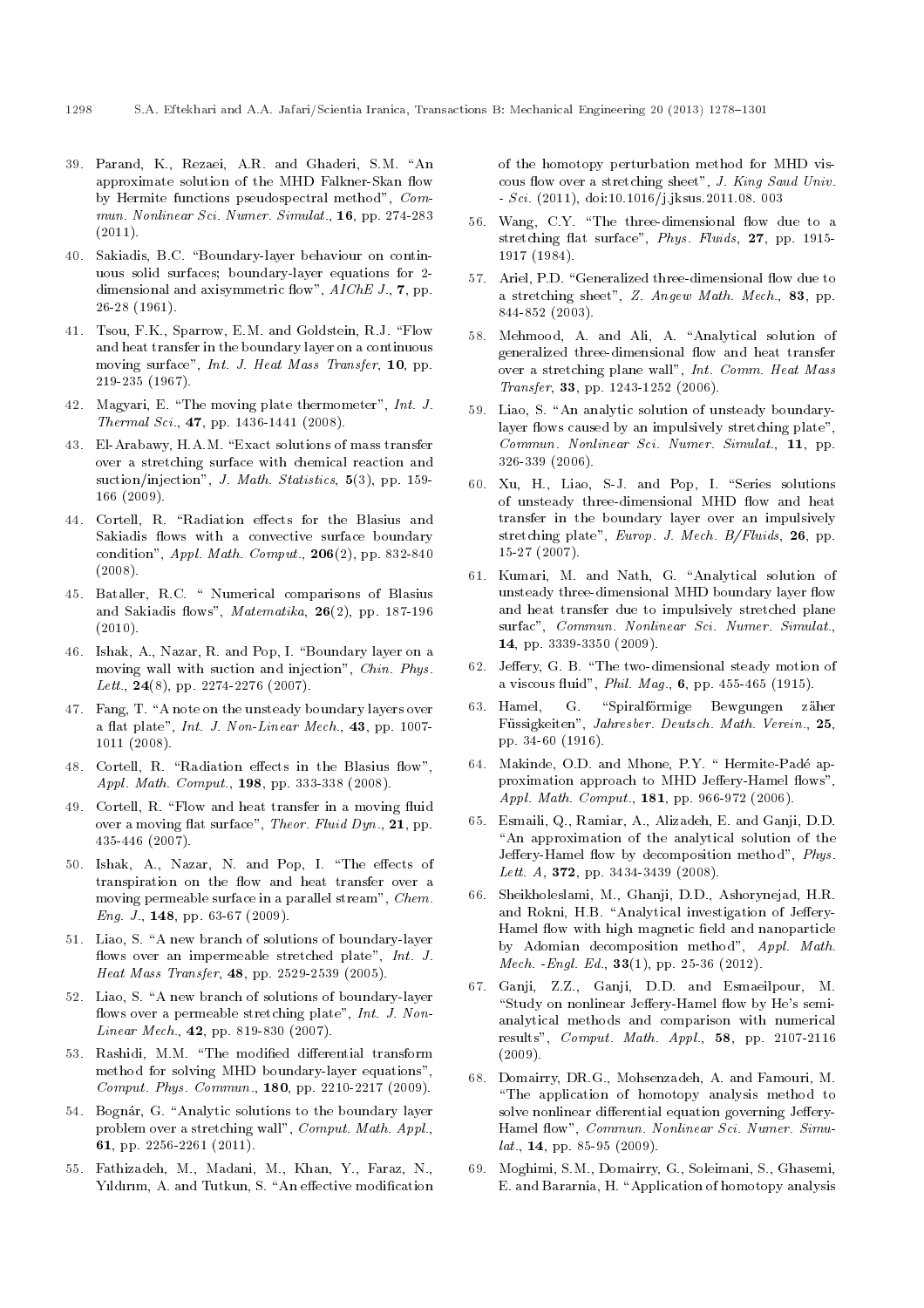method to solve MHD Jeffery-Hamel flows in nonparallel walls", Adv. Engrg. Soft., 42, pp. 108-113  $(2011).$ 

- 70. Esmaeilpour, M. and Ganji, D.D. "Solution of the Jeffery-Hamel flow problem by optimal homotopy asymptotic method", Comput. Math. Appl., 59, pp. 3405-3411 (2010).
- 71. Joneidi, A.A., Domairry, G. and Babaelahi, M. \Three analytical methods applied to Jeffery-Hamel flow", Commun. Nonlinear Sci. Numer. Simulat., 15, pp. 3423-3434 (2010).
- 72. Bellman, R.E. and Casti, J. "Differential quadrature and long term integrations", J. Math. Analy. Appl., 34, pp. 235-238 (1971).
- 73. Shu, C., Differential Quadrature and Its Application in Engineering, Springer, New York (2000).
- 74. Bert, C.W. and Malik, M. "Differential quadrature method in computational mechanics: A review", ASME, Appl. Mech. Rev., 49, pp. 1-28 (1996).
- 75. Eftekhari, S.A., Farid, M. and Khani, M. \Dynamic analysis of laminated composite coated beams carrying multiple accelerating oscillators using a coupled finite element-differential quadrature method",  $ASME$ , J. Appl. Mech.,  $76(6)$ , 061001 (2009).
- 76. Eftekhari, S.A. and Khani, M. "A coupled finite element-differential quadrature element method and its accuracy for moving load problem", Appl. Math. Model., 34, pp. 228-237 (2010).
- 77. Khalili, S.M.R., Jafari, A.A. and Eftekhari, S.A. "A mixed Ritz-DQ method for forced vibration of functionally graded beams carrying moving loads", Compos. Struct.,  $92(10)$ , pp. 2497-2511 (2010).
- 78. Jafari, A.A. and Eftekhari, S.A. "A new mixed finite element-differential quadrature formulation for forced vibration of beams carrying moving loads", ASME, J. Appl. Mech., **78**(1), 011020 (2011).
- 79. Eftekhari, S.A. and Jafari, A.A. \Coupling Ritz method and triangular quadrature rule for moving mass problem",  $ASME$  J. Appl. Mech.,  $79(2)$ , 021018 (2012).
- 80. Eftekhari, S.A. and Jafari, A.A. "Numerical simulation of chaotic dynamical systems by the method of differential quadrature", Sci. Iran. B,  $19(5)$ , pp. 1299-1315 (2012)
- 81. Jafari, A.A. and Eftekhari, S.A. "An efficient mixed methodology for free vibration and buckling analysis of orthotropic rectangular plates", Appl. Math. Comput., 218, pp. 2672-2694 (2011)
- 82. Eftekhari, S.A. and Jafari, A.A. "A mixed method for free and forced vibration of rectangular plates", Appl. Math. Model., 36, pp. 2814-2831 (2012).
- 83. Eftekhari, S.A. and Jafari, A.A. \Vibration of an initially stressed rectangular plate due to an accelerated traveling mass", Sci. Iran. A,  $19(5)$ , pp. 1195-1213 (2012)
- 84. Eftekhari, S.A. and Jafari, A.A. "Mixed finite element and differential quadrature method for free and forced vibration and buckling analysis of rectangular plates", Appl. Math. Mech. Engl. Ed., 33(1), pp. 81-98 (2012).
- 85. Liu, G.R. and Wu, T.Y. "An application of the generalized differential quadrature rule in Blasius and Onsager equations", Int. J. Numer. Methods Engrg., 52, pp. 1013-1027 (2001).
- 86. Girgin, Z. "Solution of the Blasius and Sakiadis equation by generalized iterative differential quadrature method", Int. J. Numer. Methods Biomed. Engrg., 27(8), pp. 1225-1234 (2011).
- 87. Na, T.Y., Computational Methods in Engineering Boundary Value Problems, Academic Press, New York (1979).
- 88. Salama, A.A. "Higher order method for solving free boundary problems", Numer. Heat Transfer Pt. B: Fundam., 45, pp. 385-394 (2004).
- 89. Fazio, R. "A novel approach to the numerical solution of boundary value problems on infinite intervals", SIAM J. Numer. Anal., 33, pp. 1473-1483 (1996).
- 90. Ariel, P.D. "Generalized three-dimensional flow due to a stretching sheet", Z. Angew. Math. Mech., 83, pp. 844-52 (2003).

## Appendix A. Derivation of boundary layer equations

#### A.1 Blasius boundary layer equation

Assuming that the flow in the laminar boundary layer is two-dimensional, the continuity equation and the momentum equation may be expressed as:

$$
u_{,x} + v_{,y} = 0,\t\t(A.1)
$$

$$
uu_{,x} + vu_{,y} = \mu u_{,yy},\tag{A.2}
$$

where  $u$  and  $v$  are the velocity components in  $x$  and y directions of the fluid, respectively, and  $\mu$  is the viscosity of the fluid. The boundary conditions for the velocity field are;

$$
u = v = 0, \qquad \text{at} \qquad y = 0, \tag{A.3}
$$

$$
u = U_{\infty}
$$
, at  $x = 0$ , and  $y = \infty$ ,  
(A.4)

where  $U_{\infty}$  is the free stream velocity. A stream function,  $\psi(x, y)$ , is introduced, such that:

$$
u = \psi_{,y}, \qquad v = -\psi_{,x}.\tag{A.5}
$$

Note that the stream function satisfies the continuity equation (Eq. (A.1)). Substituting Eq. (A.5) into Eq.  $(A.2)$  gives:

$$
\psi_{,y}\psi_{,xy} - \psi_{,x}\psi_{,yy} = \mu\psi_{,yyy}.\tag{A.6}
$$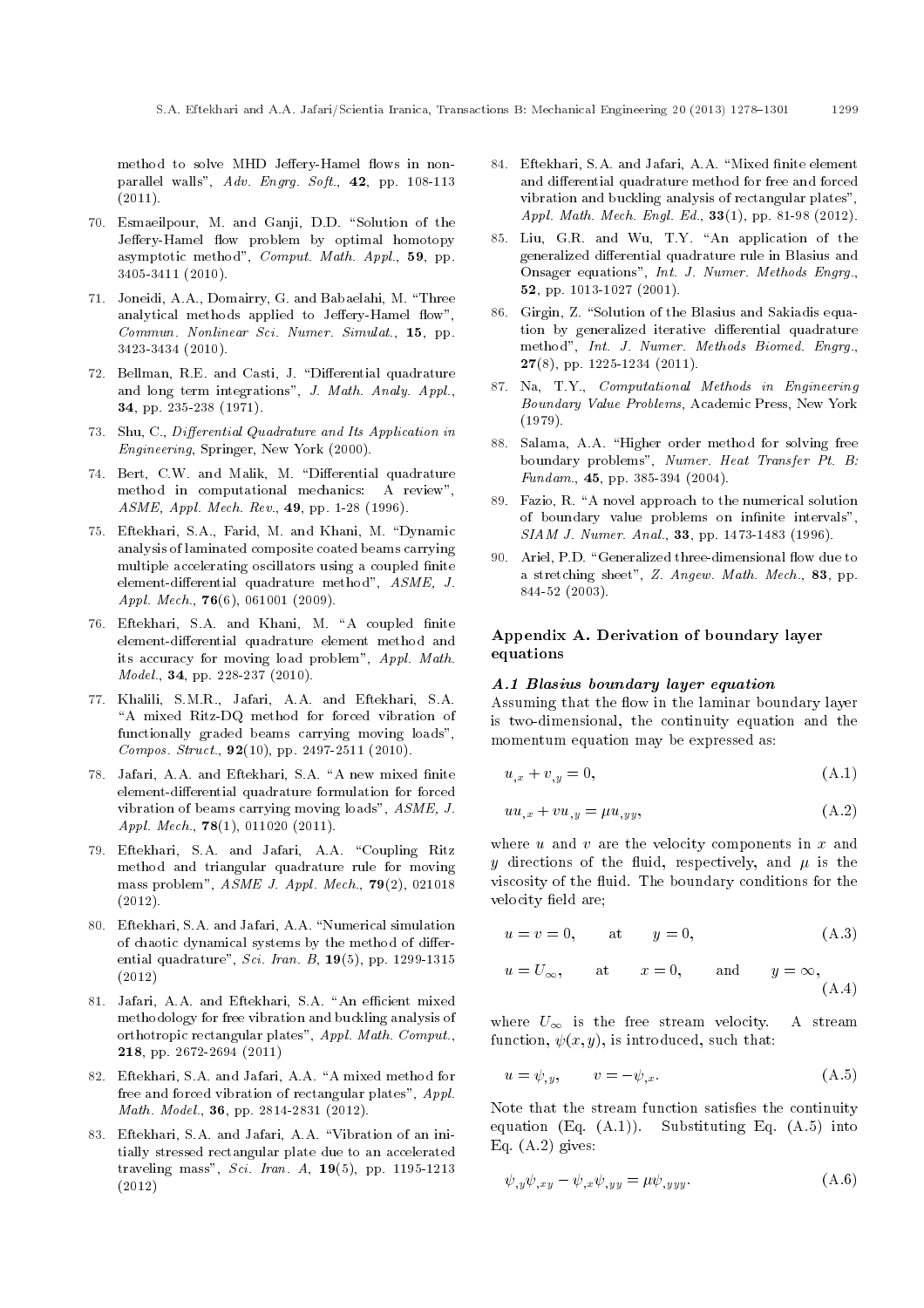Introducing the following transformations [1];

$$
f(\eta) = \frac{\psi}{\sqrt{U_{\infty}\mu x}}, \qquad \eta = y\sqrt{\frac{U_{\infty}}{\mu x}}, \qquad (A.7)
$$

one can obtain the Blasius boundary layer equation and the transformed boundary conditions given in Eqs. (1) and (2).

#### A.2 Falkner-Skan boundary layer equation

For Falkner-Skan boundary layer flow, the momentum equation is [1]:

$$
uu_{,x} + vu_{,y} = \mu u_{,yy} + U_{\infty}U_{\infty,x}.
$$
 (A.8)

When the free stream velocity is of the form,  $U_{\infty} =$  $Kx^m$ , where K and m are constants, it is possible to define the following similarity transformations:

$$
f(\eta) = \sqrt{\frac{m+1}{2}} \frac{\psi}{\sqrt{U_{\infty} \mu x}},
$$
  

$$
\eta = y \sqrt{\frac{m+1}{2}} \sqrt{\frac{U_{\infty}}{\mu x}},
$$
 (A.9)

which leads to the Falkner-Skan boundary layer equation given in Eq. (3), with  $\beta_0 = 1$  and  $\beta = \frac{2m}{m+1}$ .

## A.3 MHD Falkner-Skan boundary layer equation

The momentum equation for MHD Falkner-Skan boundary layer flow is:

$$
uu_{,x} + vu_{,y} = \mu u_{,yy} + U_{\infty}U_{\infty,x} - \frac{\sigma B^2}{\rho_f}(u - U_{\infty}),
$$
\n(A.10)

where  $\sigma$  is the electrical conductivity of the fluid, B is the magnetic field and  $\rho_f$  is the fluid density. Moreover, stream velocity and magnetic field are of the following forms [1]:

$$
U_{\infty} = Kx^{m}, \qquad B = B_0 x^{(m-1)/2}.
$$
 (A.11)

Now, introducing the transformations given in Eq. (A.9) to Eq. (A.10) yields the MHD Falkner-Skan boundary layer equation given in Eq. (4), with  $\beta = \frac{2m}{m+1}$  and  $M^2 = \frac{2\sigma B_0^2}{\rho_f K(m+1)}$ .

#### A.4 Sakiadis boundary layer equation

The governing differential equations (i.e., continuity and momentum equations) for the Sakiadis boundary layer flow are the same as those for the Blasius boundary layer flow (see Eqs.  $(A.1)$  and  $(A.2)$ ). Assuming that the flat plate is stretched, with velocity =  $U_w$ , the boundary conditions for the Sakiadis boundary layer flow are  $[40]$ :

$$
u = U_w
$$
,  $v = 0$ , at  $y = 0$ , (A.12)

$$
u = 0, \qquad \text{at} \qquad y = \infty. \tag{A.13}
$$

Using transformations,  $f(\eta) = \frac{\psi}{\sqrt{U}}$  $\frac{\psi}{U_w \mu x}$  and  $\eta = y \sqrt{\frac{U_w}{\mu x}},$ one can obtain the transformed boundary conditions given in Eq. (5).

## A.5 Unsteady two dimensional boundary layer equation

For an unsteady boundary layer developed by an impulsively stretching plate in a constant pressure viscous flow, the momentum equation is  $[59]$ :

$$
u_{,t} + uu_{,x} + vu_{,y} = \mu u_{,yy}, \tag{A.14}
$$

where  $t$  denotes the time. The boundary conditions and initial conditions for the velocity field are:

$$
u = ax
$$
,  $v = 0$ , at  $y = 0$ , (A.15)

$$
u = 0, \qquad \text{at} \qquad y = \infty, \tag{A.16}
$$

$$
u = v = 0, \qquad \text{at} \qquad t = 0, \tag{A.17}
$$

where  $a$  is a constant. Using the following similarity transformations;

$$
f(\eta, \xi) = \frac{\psi}{x\sqrt{a\mu\xi}}, \qquad \eta = y\sqrt{\frac{a}{\mu\xi}},
$$
  

$$
\xi = 1 - \exp(-\tau), \qquad \tau = at,
$$
 (A.18)

one can derive the governing non-dimensional differential equation of the unsteady two dimensional boundary layer flow given in Eq.  $(6)$ .

#### A.6 Unsteady three dimensional boundary layer equation

Consider the unsteady, three-dimensional laminar flow of an electrically conducting fluid caused by an impulsive stretching flat surface in two lateral directions in an otherwise quiescent fluid in the presence of a transverse magnetic field. It is assumed that, at time  $t = 0$ , the flat plate is stretched, with the velocity  $u_w = ax$  and  $v_w = bv$ , and its surface temperature is raised from  $T_{\infty}$ to the constant value,  $T_w$ . Under these conditions, the governing equations for the unsteady boundary layer flow and heat transfer for this problem are  $[60,61]$ :

$$
u_{,x} + v_{,y} + w_{,z} = 0,\tag{A.19}
$$

$$
u_{,t} + uu_{,x} + vu_{,y} + wu_{,z} = \mu u_{,zz} - \frac{\sigma B^2}{\rho_f}u, \quad (A.20)
$$

$$
v_{,t} + uv_{,x} + vv_{,y} + wv_{,z} = \mu v_{,zz} - \frac{\sigma B^2}{\rho_f} v, \qquad (A.21)
$$

$$
T_{,t} + uT_{,x} + vT_{,y} + wT_{,z} = \alpha T_{,zz},
$$
\n(A.22)